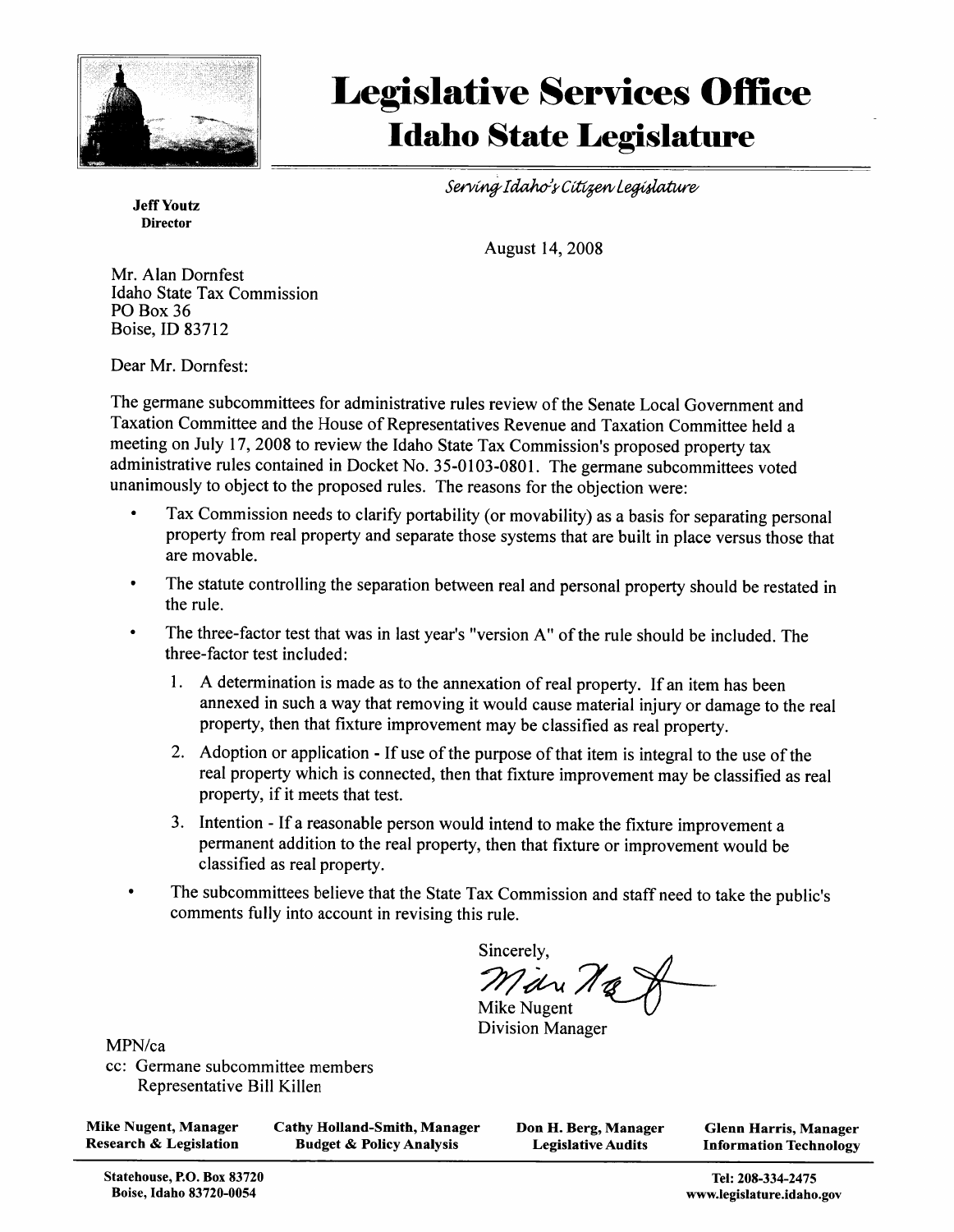# CORRECTED MINUTES

# Administrative Rule Meeting IDAPA 35.01.03 - Idaho Property Tax Administrative Rules (Docket #35-0103-0801) July 17, 2008 Capitol Annex, Room 117, Boise, ID

In attendance were Germane Joint Subcommittee members from Senate Local Government and Taxation Subcommittee: Chairman Senator Brent Hill (participating via telephone conference call), Senator Tim Corder, and Senator David Langhorst. House Revenue and Taxation Subcommittee members in attendance were: Chairman Representative Dennis Lake, Representative Gary Collins, and Representative Bill Killen, who was representing Representative George Sayler. Legislative Services Office staff present were Mike Nugent, Manager, Research and Legislation, and Charmi Arregui.

Others in attendance were: Terry Accordino and Mike Reynoldson, Micron Technology, Inc.; Dan John, Alan Dornfest, Rick Anderson, Gregory Cade, and Tom Katsilometes, Idaho State Tax Commission; Bill von Tagen, Division Chief, Intergovernmental Law Division, Office of the Attorney General; Erick Shaner, Deputy Attorney General; Randy Nelson, Associated Taxpayers of Idaho; Rich Hahn and Katrina Basye, Idaho Power; McKinsey Miller, Gallatin Public Affairs; John Watts, Veritas Advisors, representing Idaho Chambers of Commerce and Watco Railroads; Bill Roden, Qwest Communications; Jayson Ronk and Alex LaBeau, Idaho Association of Commerce and Industry (IACI); Rick Smith, Hawley Troxell; and Valencia Bilyeu, an interested taxpayer.

The meeting was called to order at 10:00 a.m. by **Representative Lake** who stated that the purpose of this informal meeting was to review a proposed rule by the Tax Commission, IDAPA 35.01.03 (Docket #35-0103-0801) dealing with the separation of assets into personal or real property. He said there was some concern about this separation and that it was a fairly substantial departure from the separation they thought had been negotiated about a year ago. He said the Tax Commission had used House Bill 599aa,aaS,aaS for the basis of promulgating this rule.

**Senator Hill** asked (via telephone) who was present at the meeting, so introductions were made as reflected in the attendees above.

**Mr. Alan Dornfest** passed out a handout with four attachments that included a memo in which he reviewed the issues at hand and the process they went through, pointing out this was a staff position and not the decision of the State Tax Commission, who had not yet made their decision. He said the staff's position had come from research in other states. The decision about whether certain items are personal or real property is not a simple one, admitting he had no special expertise in making that decision. He said the legal specialists had more expertise, but that other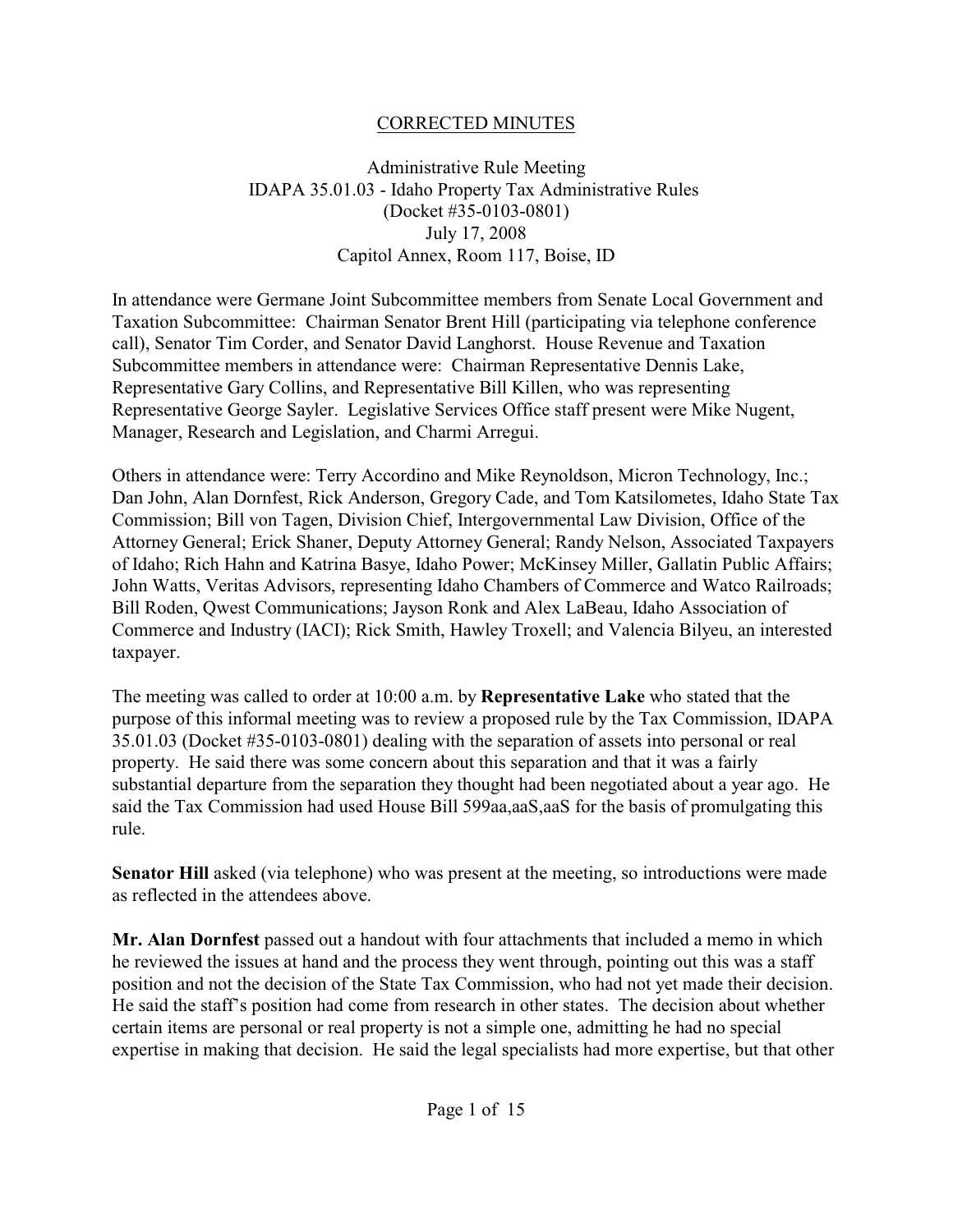states have grappled with this issue, giving New York and California as examples. He also referred to a voluminous compilation of statutes and guidelines from those two states regarding what is real and what is personal. **Mr. Dornfest** clarified that the Notice of Rulemaking for this rule indicates that written comments regarding this proposed rulemaking must be delivered on or before July 23, 2008, which is absolutely wrong. The Department of Administration's website, the rule publishing body, shows a date of August 27, 2008, which is the corrected date, providing an extended comment period with a publication date of July 2, 2008, in the Administrative Bulletin. **Mr. Dornfest** apologized for this confusion, encouraging comments.

**Mr. Dornfest** said that meetings had been held from June, 2007 through mid-October, 2007 and recommendations had been made, pointing out there was never total agreement among staff at the Tax Commission on this issue of what should be considered personal or real property; nevertheless, the subcommittee made recommendations and submitted a proposed rule to the Commission. The Commission, being the decision-making body on rules, had a hearing on November 21, 2007, and on November 28, 2007, decided the rule was premature and rejected it. This information was provided to the germane legislative subcommittees and one concern expressed to **Mr. Dornfest** was that there was no authorizing legislation, therefore making it difficult to promulgate a rule at that time.

**Representative Lake** asked how different that rejected rule was from the rule before them today. **Mr. Dornfest** answered that it differed considerably; many of the items in the list prepared were considered to be personal property that are now real property. He said there is a default position and a "but couldn't it be the other," adding that, of course, it could be, depending on many factors. He said the default position on many items changed, subsequent to that rule being prepared for several reasons: (1) Staff had never entirely agreed with what was in that particular list and, (2) There were significant changes in language in the law as a result of House Bill 599aa,aaS,aaS compared to prior law, some dealing with fixtures, improvements, and general personal and real property. With those changes, particularly with regard to the fact that fixtures are now included as improvements and improvements are defined in statute as real property, including fences as well. In reviewing all that, and additional research having been done, they felt that they really needed to rethink what they had come up with the year before as a proposal. The Commission staff, then recognizing they had accepted a great amount of input in the prior version, felt that it would be more beneficial to expand the process into a broader arena than the subcommittee, that decision made subsequent to the final passage of House Bill 599aa,aaS,aaS, signed into law on April 11, 2008, effective January 1, 2009. The Commission wanted more public debate, thus redrafting rules along lines consistent with staff and legal advisor's recommendations, after researching data from other states, publishing that rule, and having an extended comment period through August 27, 2008. **Mr. Dornfest** said that all comments will be considered, and he fully expects a request for a hearing before the Tax Commission as there was last year, and then the Commission will have to make a decision.

**Senator Corder** asked the question: "If House Bill 599aa,aaS, aaS, even though signed, does not become effective until it meets that trigger of 5%, how is it that there can be a rule change that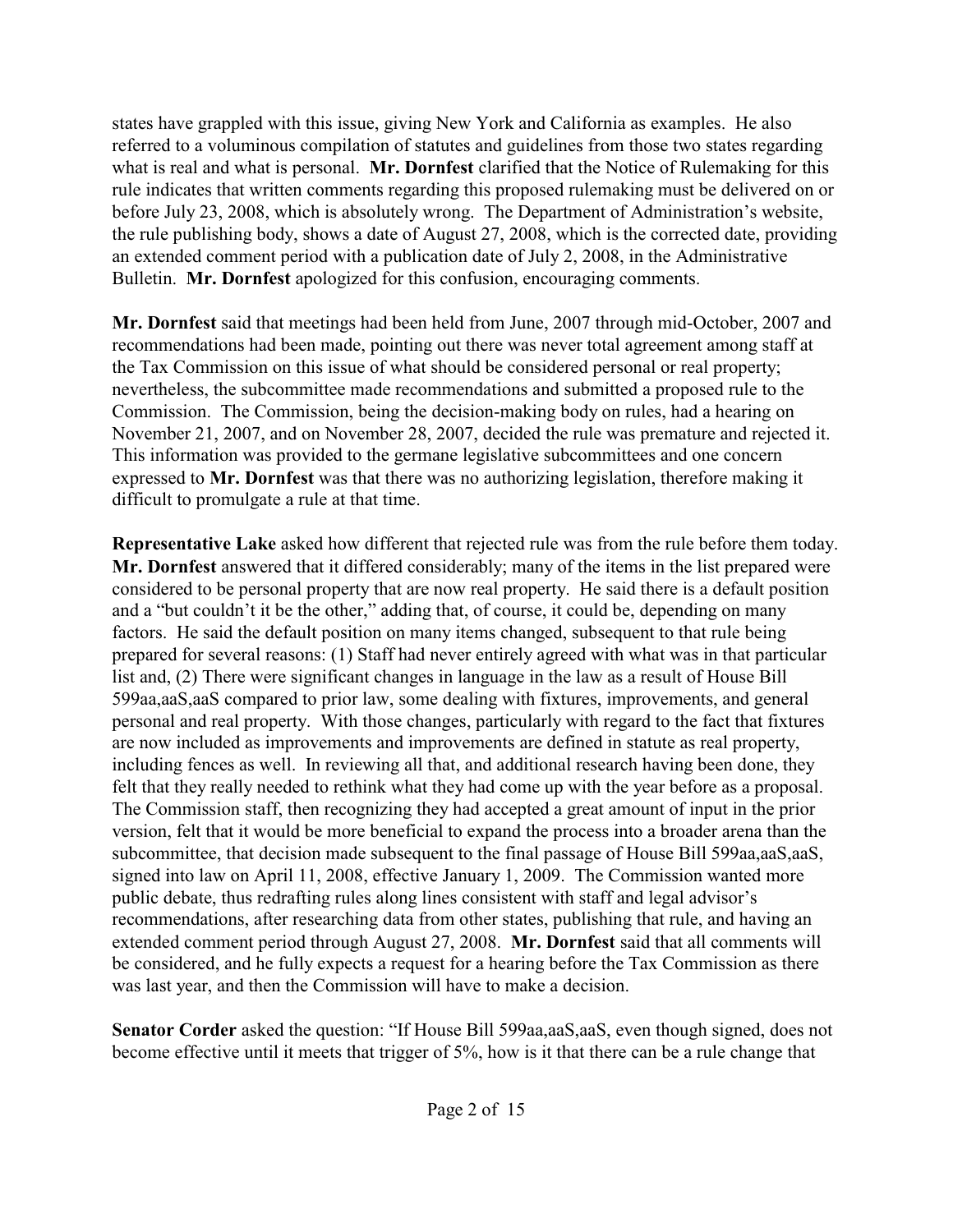would actually make a change that is really not enacted until that trigger date." **Mr. Dornfest** said that he disagreed about HB 599aa,aaS,aaS not going into effect until that trigger is met; he agreed that one section within HB 599aa,aaS,aaS, the actual exemption, does not go into effect until the trigger is met. He said he reads the rest of that statute as being effective January 1, 2009, and that includes the definitions. He did not read the definitions as being contingent on the trigger. He said he presumed that exemption trigger will not be in effect, and will not have been met this year, so that the actual exemption up to \$100,000 in personal property will not be in effect; he said there are definition issues that assessors must use to assign property, believing it to be advantageous to get clarifications made since the rule would not be in conformity with that statute, all being done in the definition section. **Senator Corder** said it still seemed to him that if the exemption section is not in effect until the trigger is met, but the exemption section is based on how we view the definitions, how can something be exempted that has not been properly defined. **Mr. Dornfest** said he believed that to be the goal, and that within the framework of that statute to try to get that fence built around what that exemption applies to when the trigger is met. He said that without those definitions and clarity, in rule and statute, there won't be uniformity. If there are serious issues and disagreements on what does finally come forth from the Tax Commission, there is then the opportunity for legislation to clarify those things.

**Representative Lake** referred to the memorandum from the Tax Commission, quoting from HB 599aa,aaS,aaS, saying "fixtures do **not** include machinery, equipment or other articles that are affixed to real property to enable the proper utilization of the articles." He said that a substantial amount of the items listed as real property, in his opinion, fall into that classification, having to be affixed in order to use them.

**Mr. Alex LaBeau** said that he represented over three hundred employers with the Idaho Association of Commerce and Industry, stating there are concerns about guidelines regarding personal and real property currently before them for consideration. From their perspective, there are many items on the current document being classified as operating property or personal property that arbitrarily, in some people's opinions, are being moved to real property. He said this is causing concern, particularly given the context in which they worked with the Tax Commission last year, even though there was a lack of agreement. The end product that had been ultimately considered by the Commission was something that IACI was very comfortable with, that he considered to be appropriate statements on what is real property and what is personal property. He noted that the people who drafted and redrafted the definitions of fixtures and improvements were here in this room today. He said that one thing in the existing rule process that he wanted to make a statement about (also carried through in the current draft being considered) is this blending of guidelines in rules that is causing concern from a business standpoint because guidelines are not rules. Rules are rules, and guidelines are meant to comply with rules, in his opinion. He suggested that guidelines be a separate document, stating that generally, this is what is meant or these are possibilities that can be considered, but guidelines should not be considered rules by definition.

**Representative Lake** asked if **Mr. LaBeau** considered the items listed as real and personal in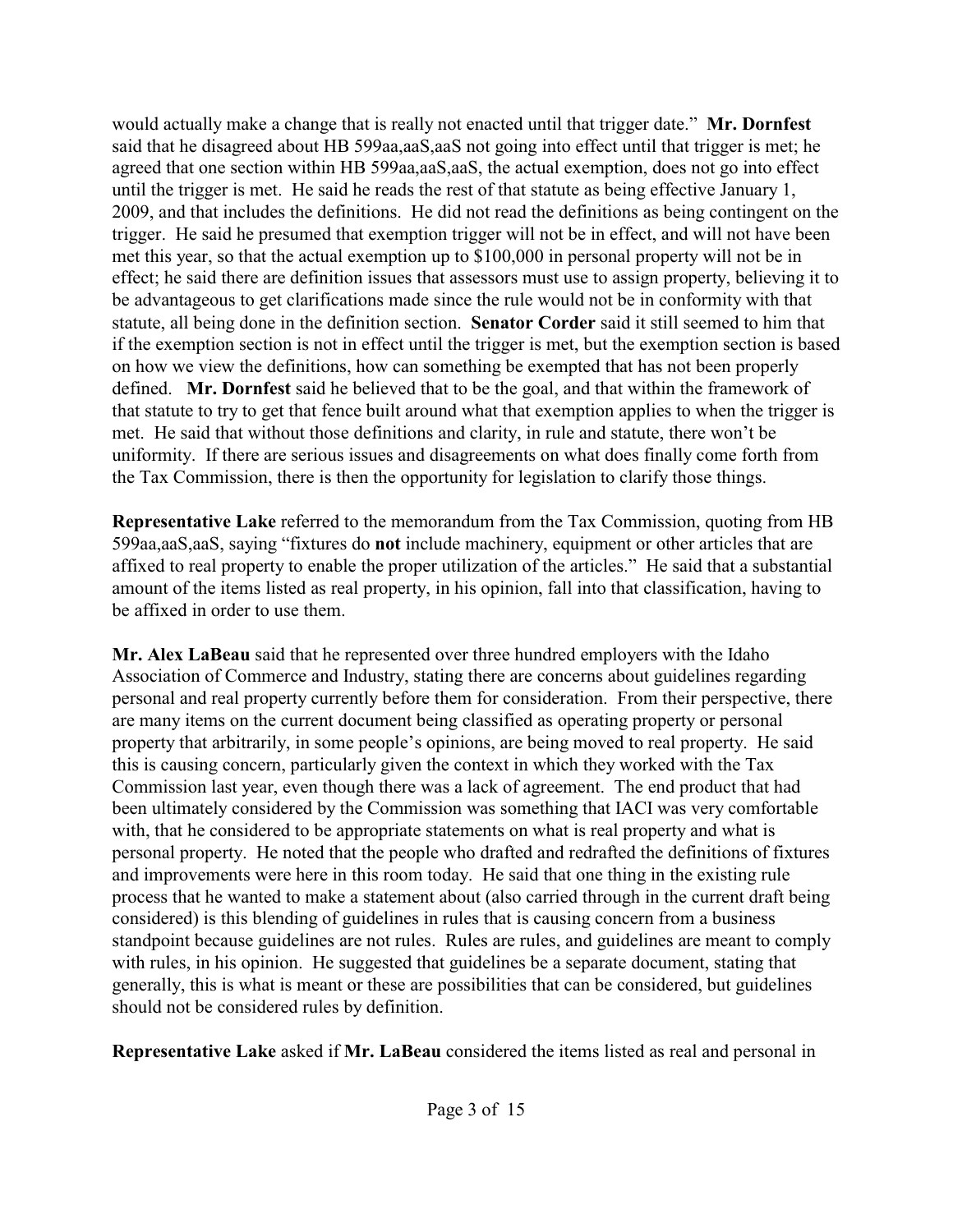this proposed rule to be a rule or a guideline. **Mr. LaBeau** said that was a very good question; technically, he said they are a rule. **Representative Lake** said that is how he also interpreted it. **Mr. LaBeau** said that led him to the following definition of the following terms being extremely vague and open to interpretation. He said that, in essence, items have largely been reversed from personal to real in an effort to change the current method, and what is real is determined to be negotiated, so one essentially has to negotiate one's way back, everything being real and negotiating back to personal, including a number of fairly vague items such as asphalt mixing plants. What is a plant; it is a site or facility, such as Micron. What is a built-in storage system; a system includes both personal and real such as coal-handling systems, concrete plants, electric power plants, including but not limited to (which causes concern), leaving that final determination to those considered to be right, unless the preponderance of evidence dictates otherwise, which means that burden of proof falls to the taxpayer to prove why the "including but not limited to" is not appropriate. He pointed out that telecommunications was another very broad term being reclassified as real property; does this include cell phones, computers, PDAs, being very unclear based on the way these rules were drafted. Even though being considered guidelines, he believed them to be considered rules. He mentioned wire and cable; are they real or personal, depending on whether that wire is going through conduit, buried, removed, what is the intent of the owner, pointing out various factors associated with wire being determined as real or personal. He emphasized that they had worked very well together with the Tax Commission, but there are concerns about these rules, offering a solution.

**Mr. LaBeau** asked, with regard to the way the statute works, if this group would file a report indicating what the germane subcommittee members' recommendation might be to the Tax Commission about the direction the Tax Commission should, perhaps, pursue, recommending that they scrap the current rule and look back to the work completed last summer, version A. He believed that was a sincere, well thought-out negotiated effort, based on a well litigated set of definitions agreed upon by a majority of the business community. He said that version A required a three-part test to determine what is real and what is personal, emphasizing this to be a critical omission in the current rule being considered. The three-factor test in the version A rule last year included: (1) A determination is made as to the annexation of real property. If an item has been annexed in such a way that removing it would cause material injury or damage to the real property, then that fixture improvement may be classified as real property. He pointed out these are well thought-out standards used nationwide, according to his personal experience in the real estate industry, believing them to be critical in any kind of all-encompassing rule in trying to make determinations with clarity. (2) Adoption or application: if use of the purpose of that item is integral to the use of the real property which is connected, then that fixture improvement may be classified as real property, if it meets that test. (3) Intention: if a reasonable person would intend to make the fixture improvement a permanent addition to the real property, then that fixture or improvement may be classified as real property.

**Mr. LaBeau** emphasized that he believes that the three-factor test must be applied in order to have fairness in negotiations about having property assessed. He asked these members to consider this three-factor test to be considered in legislation; he said this would also solve many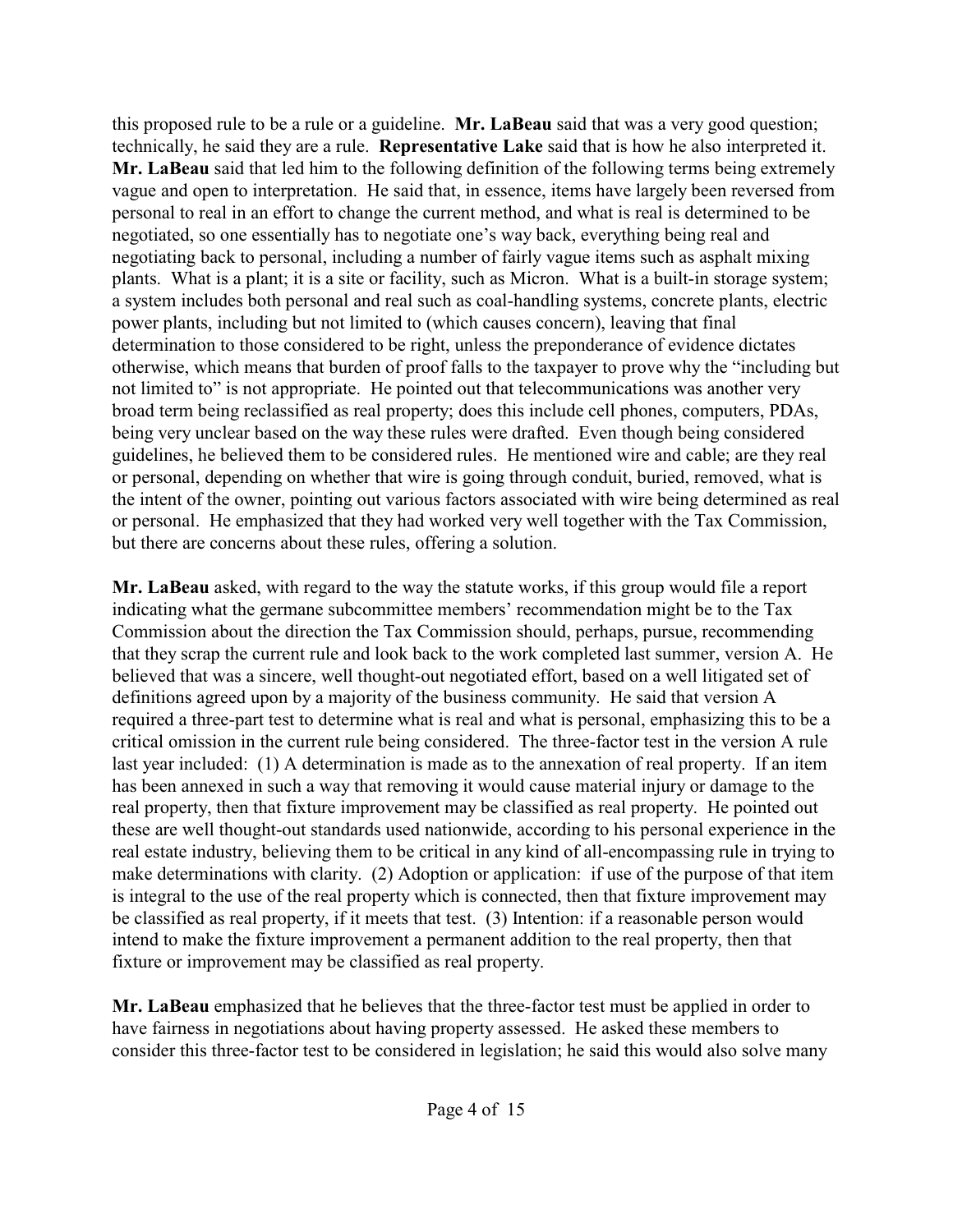problems using vague terms such as systems or plants. **Mr. LaBeau** said that IACI does not believe these rules satisfy the needs of the legislation as passed by the Legislature to exempt personal property tax, or a portion thereof, but they believe that version A will. IACI members, therefore, recommend that a report be filed requesting the Tax Commission work with interested parties to develop rules, largely dependent on the rules completed last year in version A, that being submitted to the State Tax Commission for ultimate adoption for implementation of HB 599aa,aaS,aaS.

**Senator Hill** asked about the statute and the definition of 63-201 dealing with personal property, saying that **Mr. LaBeau** had stated in his comments that if considered real property, it becomes the burden of the taxpayer to show that it is personal. He said that the statute is certainly different than that, quoting that personal property is everything that is subject to ownership, unless included in the term real property, so it is presumed personal unless defined as real. He asked what **Mr. LaBeau** finds in these proposed rules that switches that around from statute itself, or does he? **Mr. LaBeau** answered that in part 05, 06 and 07 of the rules it states "generally considered real property" and the guidelines in part 06 are used for determining if real property or personal property . . . plants and systems . . . and he said that without the three-factor test, you have this presumption that they are generally considered real property and that creates a problem for the employer to say that a particular part of a system is not real property. **Senator Hill** said that he was not sure he agreed with that, but he did agree with the three-factor test.

**Mr. Dornfest** clarified that the Tax Commission does not have any disagreement with the threefactor test, but he said that it was in statute, with regard to fixtures. He read the actual statute from the rules. He said that one of their goals in rulemaking, even though a fine line in drafting, is to not repeat statute. If it is necessary for clarity to repeat statute, they would entertain doing that, if it helps, but in principle they prefer not to repeat statute.

**Mr. Rick Smith**, Hawley-Troxell attorney, said that he represented a number of taxpayers in connection with the promulgation of the proposed rules last year at the Tax Commission level and he also testified on House Bill 599aa,aaS,aaS when being considered by the Senate. He addressed the process by which this proposed rule had come about compared to the process used last year, as well as the substance of this proposed rule that he thinks differs significantly from the substance of the rule being talked about last year in a more open process. He said he was fascinated by **Mr. Dornfest**'s comment about opening up the dialogue, stating that it seemed to him that last year in May, 2007, there could not have been a more open process. He applauded the Tax Commission staff for the way that was handled, forming a special subcommittee especially for this purpose to establish definitions of personal property and real property in anticipation of potential legislation where that distinction would be more important. He understood that subcommittee was formed at the recommendation of legislators who wanted clarity on the process of defining real property versus personal property, adding that it took the rest of 2007 and many meetings, gathering much research.

**Mr. Smith** said there were areas of disagreement, many relating to the issue of operating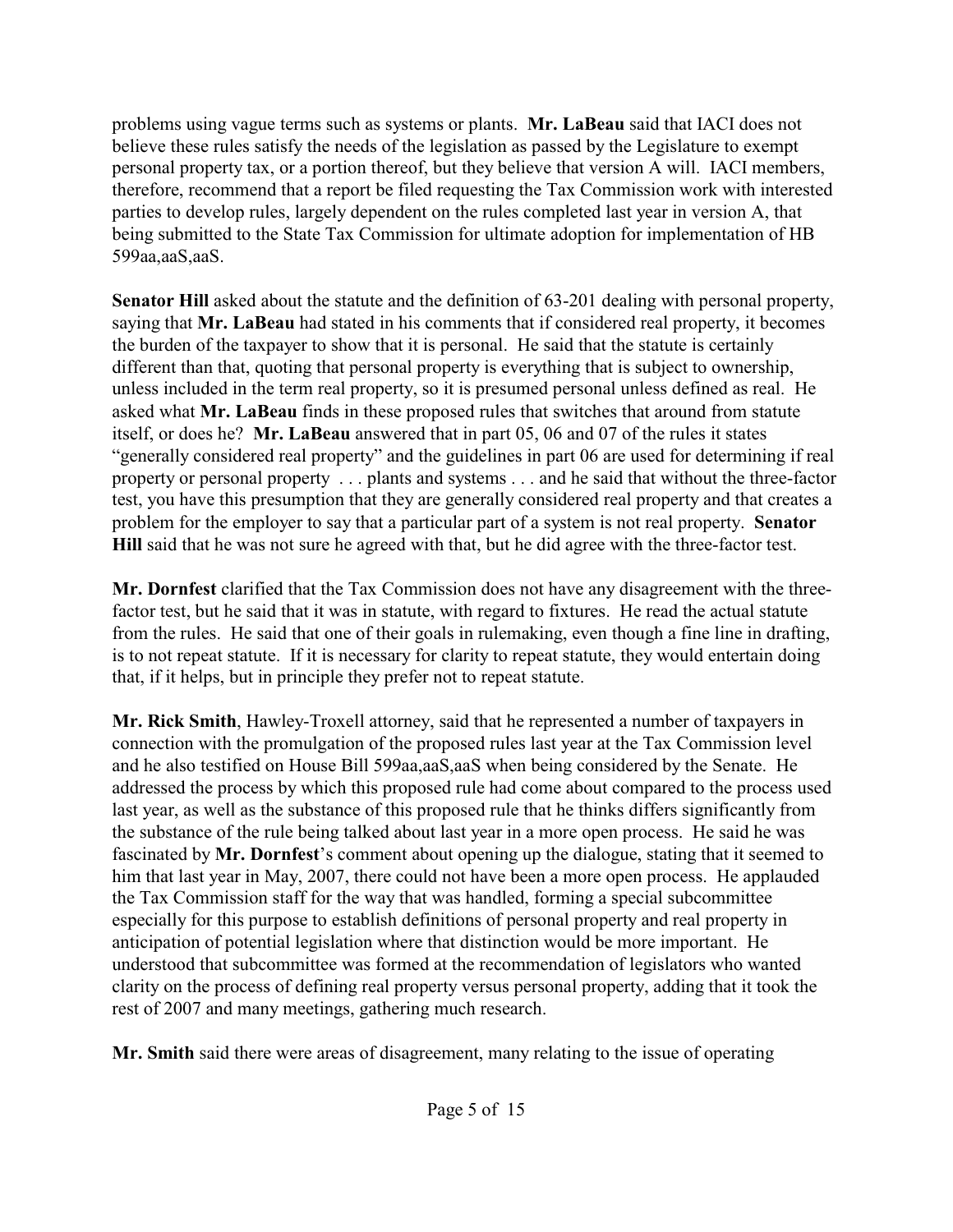property. He said that there was a provision in the rule (subsection 05 in this rule) applying to operating property; if operating property is held to be within the personal property exemption, then this rule would provide guidance with respect to operating property. The other way they dealt with this was to have two versions of the rule, version A eventually deferred to the debate on operating property, having the three-factor test that is still in statute (HB 599aa,aaS,aaS) but it did not make any effort to identify the portions of operating property that would be considered real or personal. He said the version B represented the subcommittee's view if a person were to consider operating property, what types would be considered real or personal. He said he favored version B, believing it to give better guidance to the Legislature. He said both versions were submitted to the Commission after a deliberation process with many attendees at meetings; the Tax Commission did not adopt either version, feeling it was premature until seeing what the legislation actually looked like, bringing everyone to this point in time.

**Mr. Smith** pointed out that in version A last November, after a lengthy deliberation process, there were 58 types of property (i.e. cranes, above-ground irrigation pipe) presumed to be considered as personal property, and yet only 27 types of property were considered to be real property. In contrast, in the version that is now part of the rule, he said that only 7 types of property are being considered as personal property and 53 types of property are being classified as real property, emphasizing the confusion in this flip-flop in the way this has been looked at, further raising questions about the process which included much input. He was aware that the public input process on this rule is just beginning and that comments will be submitted. He thought he heard **Mr. Dornfest** say that the drastic changes may be due to the legislation being different than the Commission had anticipated, but there is a definition of fixtures, and they are considered to be real property, questioning if that justifies the Commission's approach of classifying more property as real property.

**Mr. Smith** said that the discussion here today does disprove that premise because as **Mr. Dornfest** acknowledged, the legislation has the three-factor test that was part of the rule that was being negotiated last year; in both versions, asking how property is attached to the land, adapted to the use for which the property is put, and how it is integrated with the property used. He said sprinklers were a classic example, underground, being adapted to the use of farmland, that fixture being real property. He did not accept the explanation that the statute is a little different, thus justifying a change in the orientation of real property versus personal property. He ended by reinforcing that a category like telecommunications, operating property under statute, doesn't qualify for the exemption, which he believes is an issue that needs to be further discussed, pointing out that the Tax Commission's proposed rule puts telecommunications in their rule anyway and arbitrarily as real property.

**Mr. Smith** said that if telecommunications does not qualify under the statute, he asked why have it in the rule at all; if it is in the rule, he said the Commission should get it right. He pointed out that a lot of telecommunications property is personal property, such as a switch in a central office that slides into a rack, costing about \$10 million, saying there is no better example of personal property and yet it's classified as real property in this version of the rule, emphasizing that he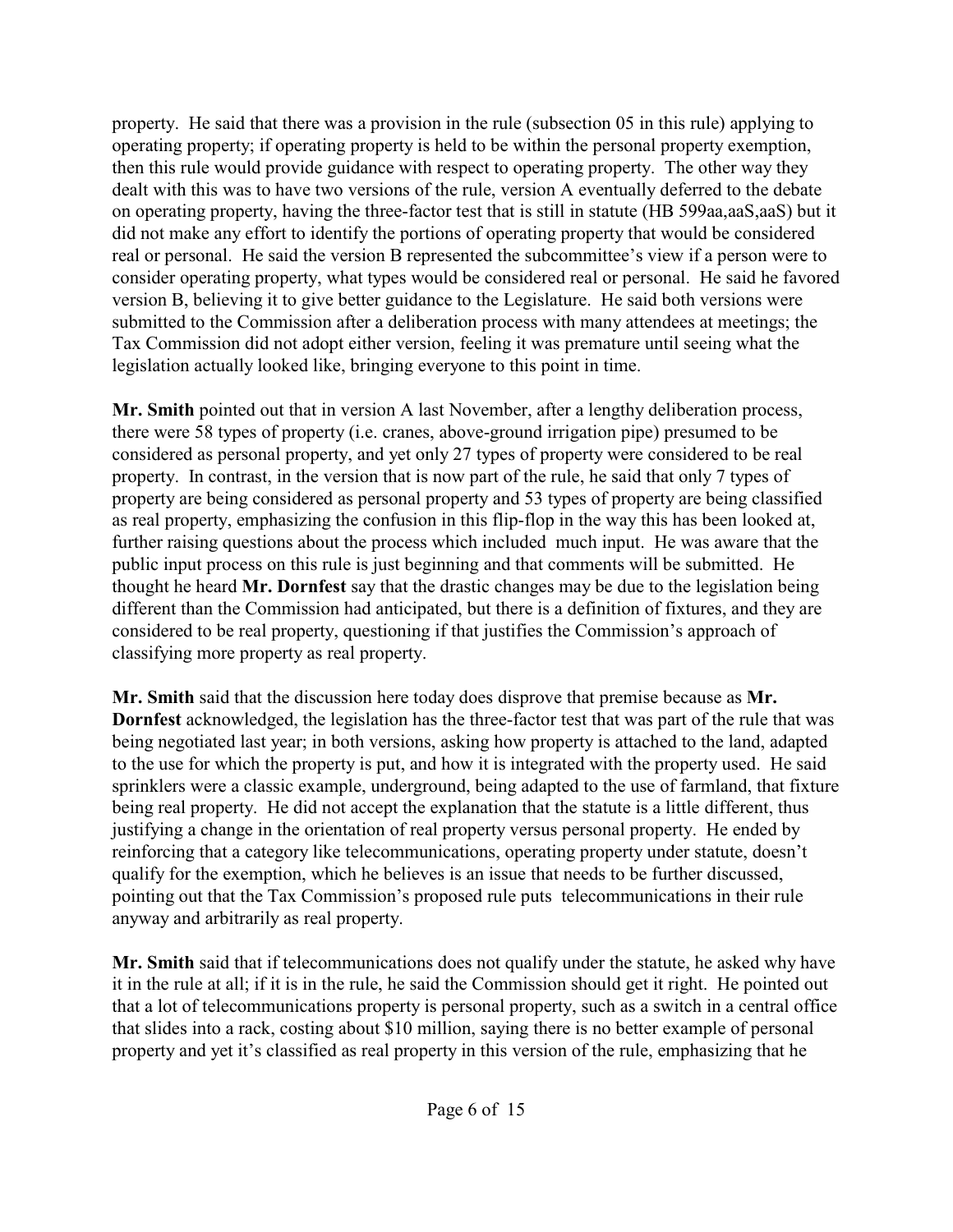believes this rule needs a lot of work. He expressed concern over this year's process and the lack of participation compared to last year.

**Senator Corder** said that is seemed to him that the amendments to HB 599aa,aaS,aaS were to counteract what the Legislature viewed was tipping the scales too much one way, especially with regard to operating costs. He appreciated the process that took place last year, expressing that the process this year will allow more people to participate, being fully supportive of this current process allowing expression of concerns so the Commission can see if the balance is centered. He admitted that the Legislature gave a different signal in HB599aa,aaS,aaS believing this rule to be an effort to try to move it back in accordance with what the Legislature passed.

**Mr. Smith** reiterated his appreciation for the process this year inviting some public participation, his point being that the process last year involved the same level of public participation. The difference, he pointed out, was that last year the process included people other than operating property attorneys; industry worked with the staff, in advance of that public process worked through issues to reach a consensus.

**Representative Lake** quoted Section 67-454 Idaho Code, creating this germane subcommittee as to the process the members will follow going forward from this meeting. He said the report will send a message to the Tax Commission that this rule authority is either not going forward or will be found acceptable.

**Senator Langhorst** asked where **Mr. Smith** read that telecommunication switching equipment would be considered real property. **Mr. Smith** answered he thought it was in the proposed rule Section 205, subsection 07 (page 77 of rule) and paragraph "uu" (page 79 of rule). **Senator Langhorst** said that he did not specifically see switches mentioned there, asking for clarification from **Mr. Dornfest**. **Mr. Dornfest** replied that with regard to telecommunications, the Tax Commission did not specify switches per se, but he believed the real issue to be that when an item is considered to be real property, but turns out to be portable (which can lead to more questions), some states use the term "movable" answering that they clearly would fall into the personal property camp, if portable. He said the Commission did not mean to imply that a very small pump house has to considered real property but, in general, a pump house would be larger and considered to be real property. He agreed that perhaps there needs to be further clarification. **Senator Langhorst** added that he doesn't see switching equipment any different than a computer server, believing that would not be considered real property either. He was comfortable with the explanation, questioning if the rule language is clear. **Representative Lake** pointed out that the risk with the rule, as written, could cause great confusion with county assessors who might read the rule line by line and assess properties accordingly, causing problems perhaps.

**Representative Killen** stated that he attended most of the subcommittee rules meetings in 2007 and he said he had not heard anything at this meeting that he disagreed with. He was struck at the time that there is no simple answer to any of this, short of a five-hundred page booklet, or a more broad interpretation of the rule, open to interpretation, all being part of the process. He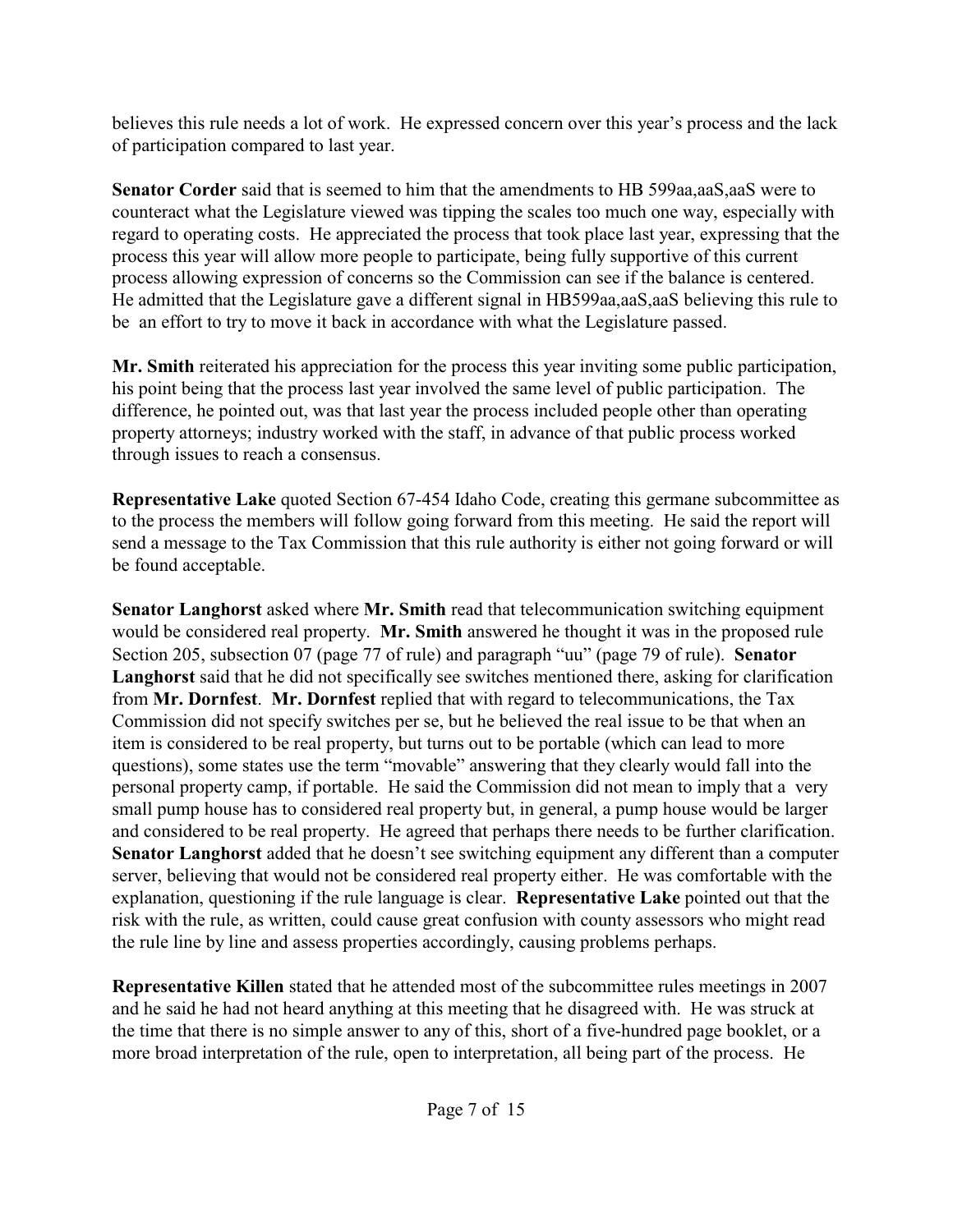believes there is no optimum solution.

**Mr. Dornfest** said that in his discussions with various people in past weeks, he is thinking very strongly of making his own recommendation to the Tax Commission that somehow the word "portable" (or another word for it) be moved further up in the rule since it may be too deep into the rule to emphasize that issue. He said that the goal of the rule is to largely create uniformity; he said they would be amenable to what might give clarity to the rule, of course taking into consideration the findings of this germane subcommittee's recommendations.

**Representative Lake** asked about operating property being considered to be real property, referring to desk, chairs, and tables that companies own, asking for confirmation that these items would be considered real property. **Mr. Dornfest** deferred to **Mr. Rick Anderson** who said that falls into the portable category and clearly would be personal property. **Representative Lake** questioned operating property as real property and **Mr. Anderson** answered: "the first assumption is yes." He said that as far as statute is concerned, there has been clarity that operating property is now separate and does include real and personal property. **Mr. Dornfest** referred back to subsection 05 of the rule which he then read, adding that operating property now, by statute, consists of either real or personal property, even though the exemption doesn't apply.

**Mr. Smith** said that, with regard to portability, he encouraged the Commission to clarify their proposed rule, but cautioned that statute defines fixtures as "fixtures does not include machinery, equipment or other articles that are affixed to the real property to enable the proper utilization of such property." He reiterated that if an item of equipment is fixed to the real property, and thus not portable, it still wouldn't be considered real property, encouraging other ways to clarify the rule, being unsure if changing the word "portable" as the way to do that.

**Senator Langhorst** asked about the logic that HB599aa,aaS,aaS changed the playing field and that leading to the change of more items being classified as real property in this rule compared to last year's rule, inquiring if there were other reasons. **Representative Lake** asked about the definition of fixtures with regard to HB599aa,aaS,aaS, asking if that is why there is a substantially different rule. **Mr. Dornfest** answered that he thinks that has a lot to do with it, but also it was a perspective of having had an opportunity to continue their research, deferring to the Commission's legal staff. **Mr. Erick Shaner** said that South Carolina legislation identified railroads as real property and a list they provided; he said that version A and B took that list of 100 items, and about half were reinterpreted more broadly as personal property as opposed to real property. He stated his disagreement with this at meetings and to the Commission that they were going too far, and he believes that with regard to HB599aa,aaS,aaS, as well as his view all along, there is a pendulum swinging both ways and you either have to determine with a broad brush or refer to a five-hundred page document to clarify. So, he said they "took a broad brush and said real, but of course it could be personal." He said that fixtures does not include machinery, equipment or other articles that are affixed to real property to enable the proper utilization of such articles. He said he found that the wording at the beginning of subsection 06 still controls that sentence. He believes that wording still modifies that last sentence, that if it is going to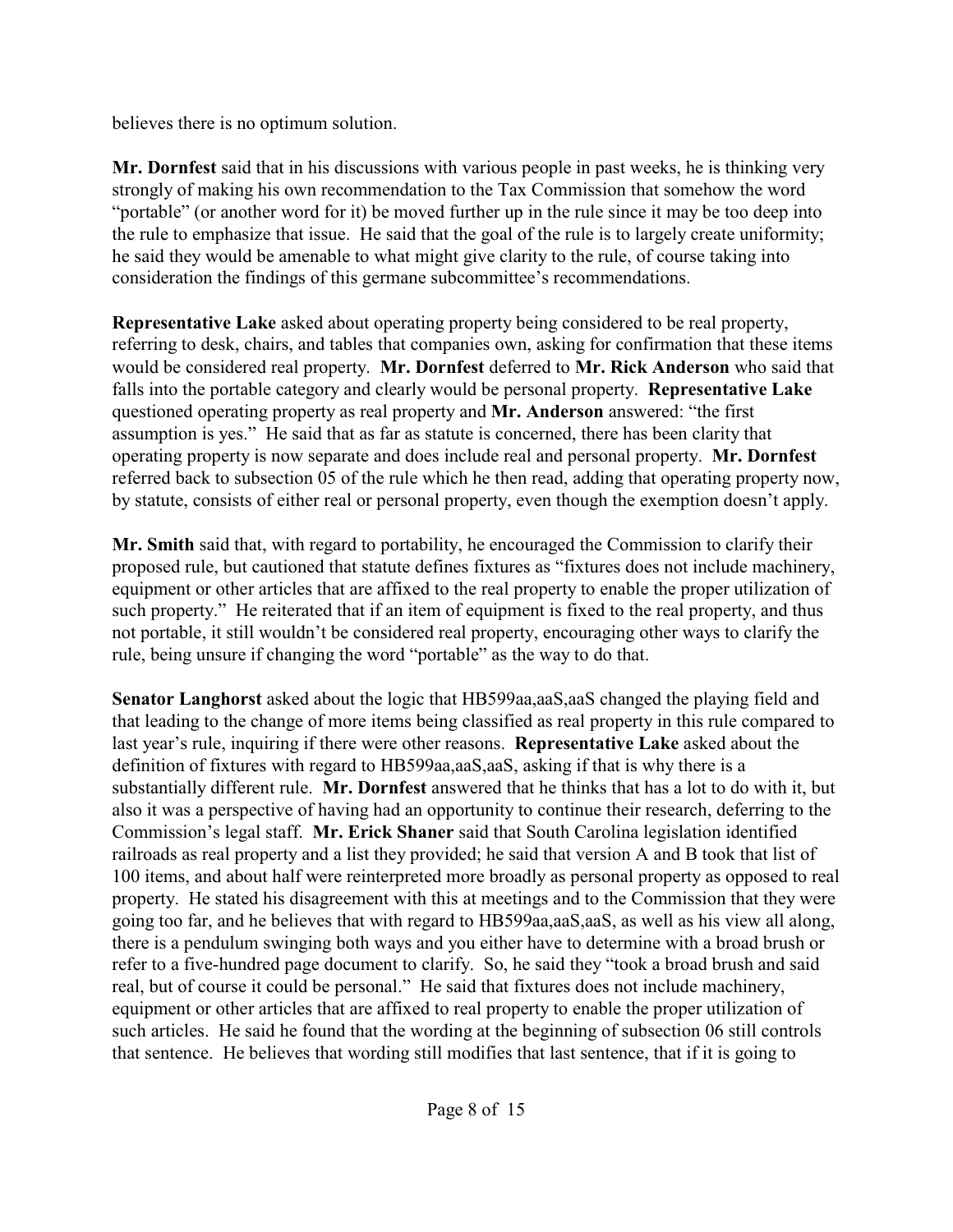materially injure it or change the integral nature of the property, you would essentially have nothing left, referring to removing a cooling tower from a structure. He said that a court in New Jersey addressed this issue and that they referred to the justice system as stepping into a legal minefield, pointing out how difficult it is to identify every single piece of property.

**Representative Lake** and **Senator Hill** agreed to go down the list of property in the rule to allow the Tax Commission to get a feel as to what the legislators are thinking. **Representative Lake** questioned "c" on page 77, asphalt mixing plants simply because not all are created equal, some being stationary, some moved from site to site, so this needs further clarification. **Senator Hill** said that he'd done some research on asphalt mixing plants, agreeing that he keeps coming back to the preface of each item, asking for comments, adding that the rule states that they are "generally considered real property" and stated that all but one mixing plant found on the internet was real property. He said that there are two qualifiers, one being "generally" and the other being "erected, affixed, or attached." If those are prerequisites, then if these things below subsection 07 fit that qualification, then it generally be considered real property, asking for comments.

**Mr. Dornfest** said that if it is not a fixture by law, or "erected, affixed, or attached" only for the purpose of operating, then it would automatically be excluded. He said that the goal of the list in the rule was to provide clarity to assessors and taxpayers who would be making these decisions, and they could not be definitive in all cases, thus the word "generally."

**Representative Lake** reiterated that is precisely the problem, that the list will be noticed and not the word "generally" above the list. **Senator Hill** said he agrees that is part of the problem and that a trained reader may pick out the subtleties but some assessors may see the item and miss the other determining factors; his criticism is not so much with the list, but he believes the preface under subsection 07 on page 77 could be much more clearly worded, bringing to the attention of the assessors and taxpayers that these are general guidelines, emphasizing that it still must meet the rules of being a fixture.

**Mr. Erick Shaner** said that subsection 07 could be ended with the words "generally considered real property," and then add words with regard to portability to make sure it's clear that these could be either real or personal property. He said the remaining words in that sentence come from subsection 08 in statute to emphasize that the item could be real property, even though it is not owned by the person owning the land under the item. **Senator Hill** agreed that was the point trying to be made, pointing out that it could be more clearly worded.

**Representative Lake** moved down the list to subsection 07 d and he said that crushers around the state are sometimes mobile, wondering how that could possibly be considered as real property. **Senator Corder** said the same comments apply to many of the items on the list, adding that they may be difficult to move, but they are all movable, every single one of them, the same as asphalt mixing plants. He thinks that assessors need to review each case individually to see how mobile they are. **Representative Lake** thinks that the issue of portability needs to be emphasized as criteria for determining whether real or personal property. They discussed other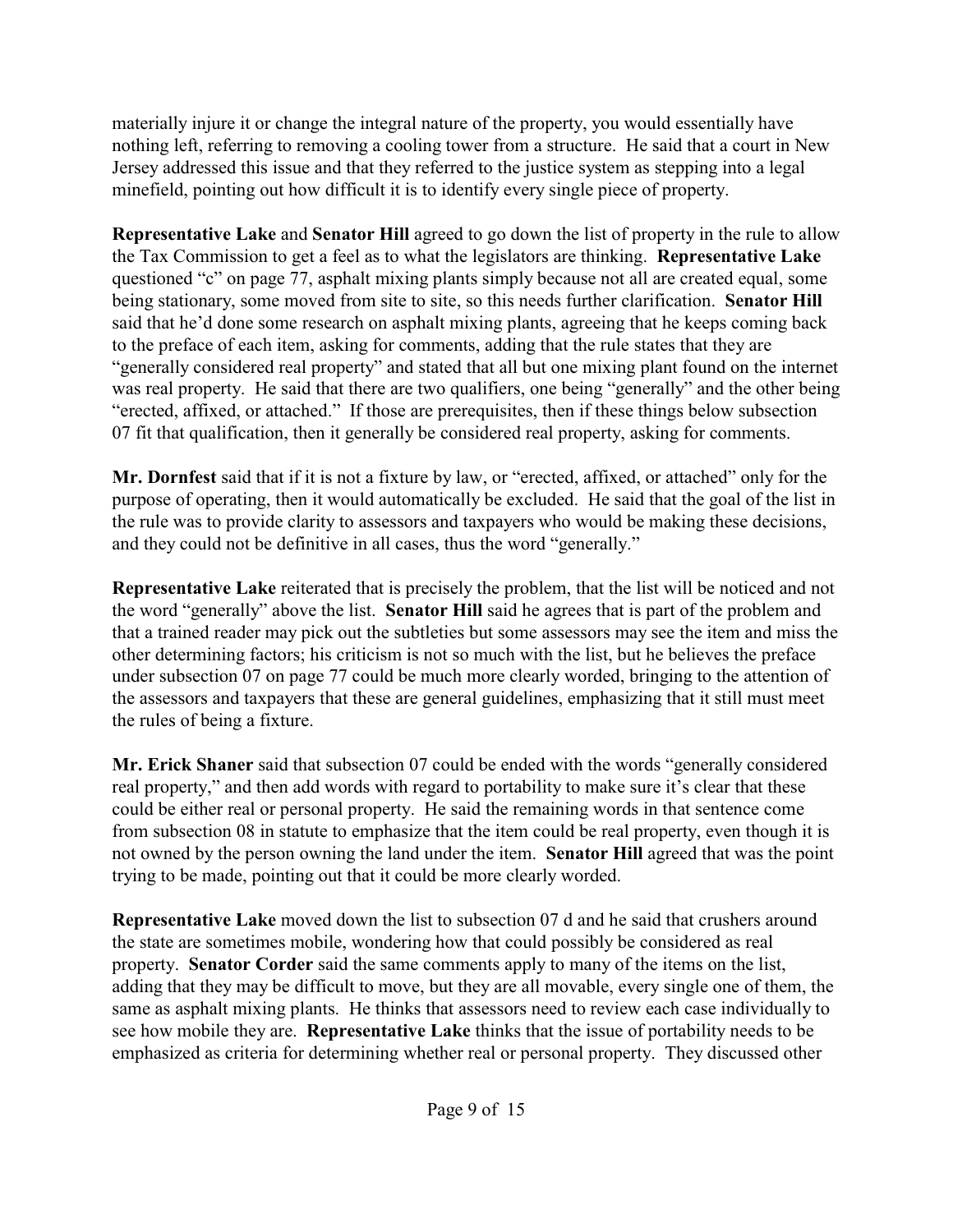items on the list, and **Representative Lake** said he thought conveyors should be red-flagged since some are very portable and some very stationary.

**Senator Corder** thought that conveyors would generally be considered in relation to concrete plants, crushers and other facilities, asking why it was standing alone on the list. **Mr. Shaner** said that the true, simple answer is that it was on the South Carolina list, listed as personal property. **Mr. Dornfest** said that the issue of portability has become paramount, and they can make changes that would be beneficial. **Senator Corder** referred to an asphalt plant determined to be real property, that could have conveyors cut off that had wheels, wondering if it could then become personal property, ending up in confusion with very complex determinations. **Senator Hill** agreed that the issue of portability is paramount.

**Mr. Smith** said that with regard to portability, he cautioned the subcommittee to be sensitive to the difference between portability and movability because portability, in his mind, did not mean that it was sitting on wheels and could be moved from one location to another. He doesn't believe that to be the criterion which should be used to determine real from personal property. He said there is much machinery and equipment bolted down into a factory that could be moved by unbolting and moved to a different location, but that type of equipment should be considered personal, even though it may not be considered portable. He added that if it damages real property, like a building, by removing or relocating equipment, then it is part of the real property. Even though articles may be fixed, they are not considered fixtures and are not real property simply because they are bolted into the ground.

**Senator Langhorst** asked about the definition of fixtures and the debate about that definition, asking where else in the rule it talks about whether a fixture is real or personal property. **Mr. Shaner** said that it goes into the analysis like California and Colorado, saying that real property consists of land, improvements, structures on land and fixtures attached to those improvements, then referring to statute. **Senator Langhorst** asked if all fixtures were real property and **Mr. Shaner** replied "yes."

**Representative Lake** reiterated that the question becomes: "What are fixtures?" **Senator Hill** clarified that this was confusing, agreeing that fixtures are defined in statute. **Representative Lake** asked about milking systems and waste systems, asking if everything inside a dairy barn is real property. **Mr. Dornfest** said that it was his understanding that some of these systems are built-in and, therefore would constitute real property, depending on whether they are built in, deferring to **Mr. Anderson** who agreed, saying that systems are hard to dismantle.

**Mr. Shaner** said that milking systems can be old and new, the newer ones being built into concrete with roofs overhead, draining into a septic system and pond, adding that he believed an Idaho court case on irrigation systems is good to discuss at this point. The court said that the irrigation system plus pump, irrigation pipes that come from the ground, plus pivots were all part of one system, thus being real property, it was annexed, adapted to that land, with intent for it to stay there. He assumed that a similar analysis could be compared with milking systems, adding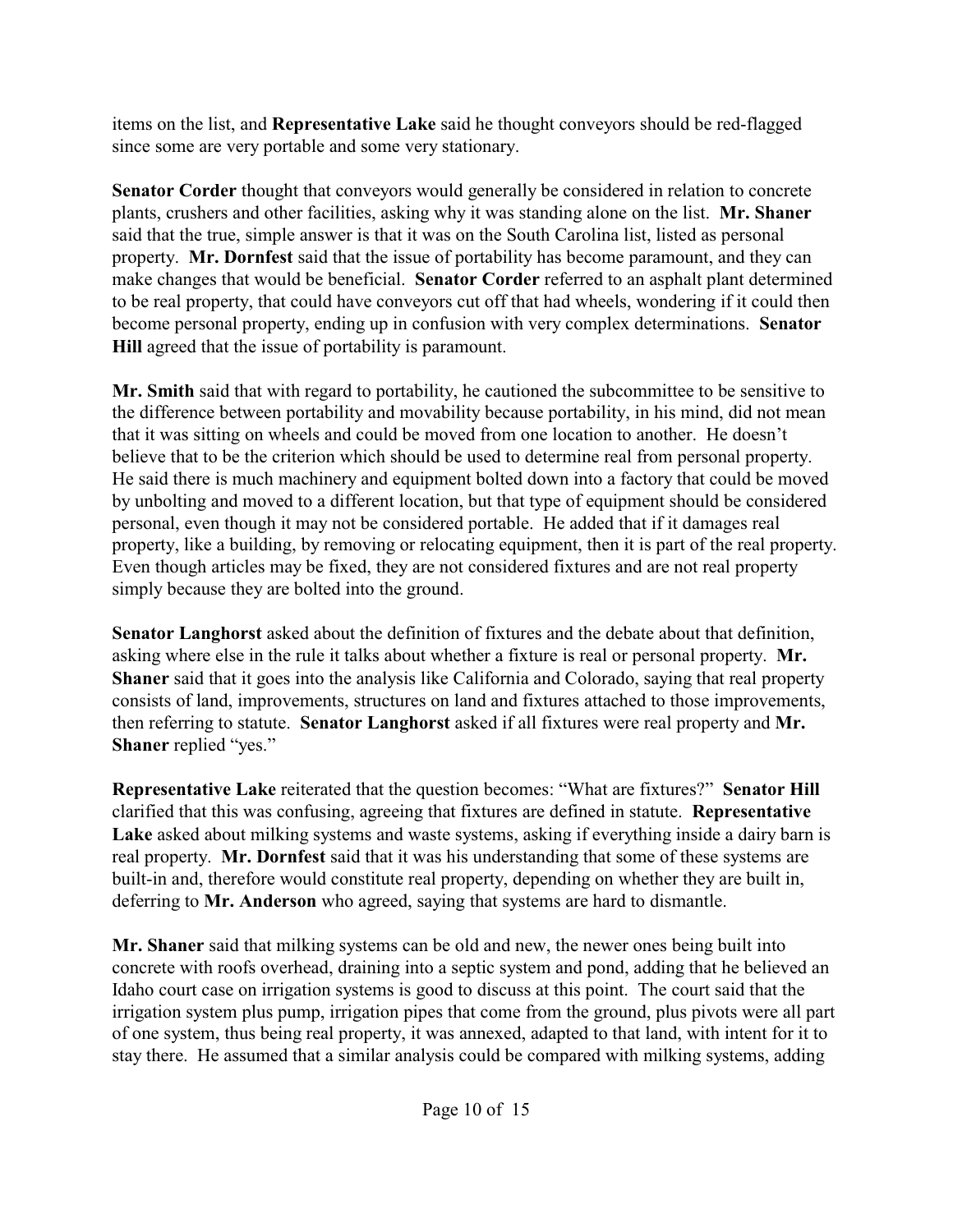that the Commission would be open to discussion on this.

**Representative Lake** thought that movable pivots would be personal property, the pump and underground piping being real property. **Senator Langhorst** asked about the three-factor criteria for fixtures, referring to the list of items, asking if those factors applied to this list and, if so, where does that appear in the rule? **Mr. Dornfest** answered "yes, because it is in statute and the rule is meant to be adjunctive to statute so it wasn't repeated verbatim in the rule." **Senator Langhorst** said that clarification helped. **Mr. Dornfest** admitted there was much confusion on this issue, so the Commission obviously needs to do something to clarify this point.

**Representative Lake** referred to electric power plants (including, but not limited to, generators, lines, towers, and poles); he asked what else is included. **Mr. Shaner** responded it would be limited to those things that are portable, using a broad brush. **Representative Lake** asked if generators, lines, towers, and poles were fixtures, therefore real property. **Mr. Shaner** affirmed that, adding that there is great debate on this around the country, but that is where the Commission has chosen to go.

**Representative Lake** said he thought that gravel plants, like asphalt plants need more clarification, as well as irrigation systems and what parts are which. He then referred to ovens used for processing on the list, i.e. ovens in a pizza parlor would be personal property, and that was affirmed to be correct. **Mr. Mike Reynoldson**, Micron, said that in terms of ovens, they use ovens in their manufacturing process, a proprietary item, huge and expensive, but they are here today because they have been defining personal and real property in the last thirty years and some items such as air handlers, boilers, cooling towers, air filtration equipment, ovens, etc., their concern being changing what they have done in the past thirty years in defining those items, ovens being a red flag for Micron. **Representative Lake** asked for more information about these ovens and **Mr. Reynoldson** described them as metal, in the clean-room, secure environment, very expensive, but they are movable, part of the semiconductor manufacturing process. He admitted that when the state of Idaho started taxing personal property, they probably didn't contemplate semiconductor manufacturing when this came about. He said Micron had been able to navigate the process defining real or personal property, with the help of Ada County and existing Idaho Code.

**Mr. Smith** pointed out that this was another example of an item that in version A, this item being agreed upon by everyone on that subcommittee to be personal property and now it's on the Commission's list as real property. He said there has been a switch on the focus on this issue, seeing no reason for the shift, since the three-factor test which was being used as the basis for formulating version A is in statute.

**Representative Lake** referred to railroads and **Mr. John Watts**, Veritas Advisors, said he was speaking on behalf of railroads. He said that there have been many discussions about this item, and that although they specifically call out rails and ties, in the railroad process the lines and the track items need to be carefully looked at in definition due to a number of things said in this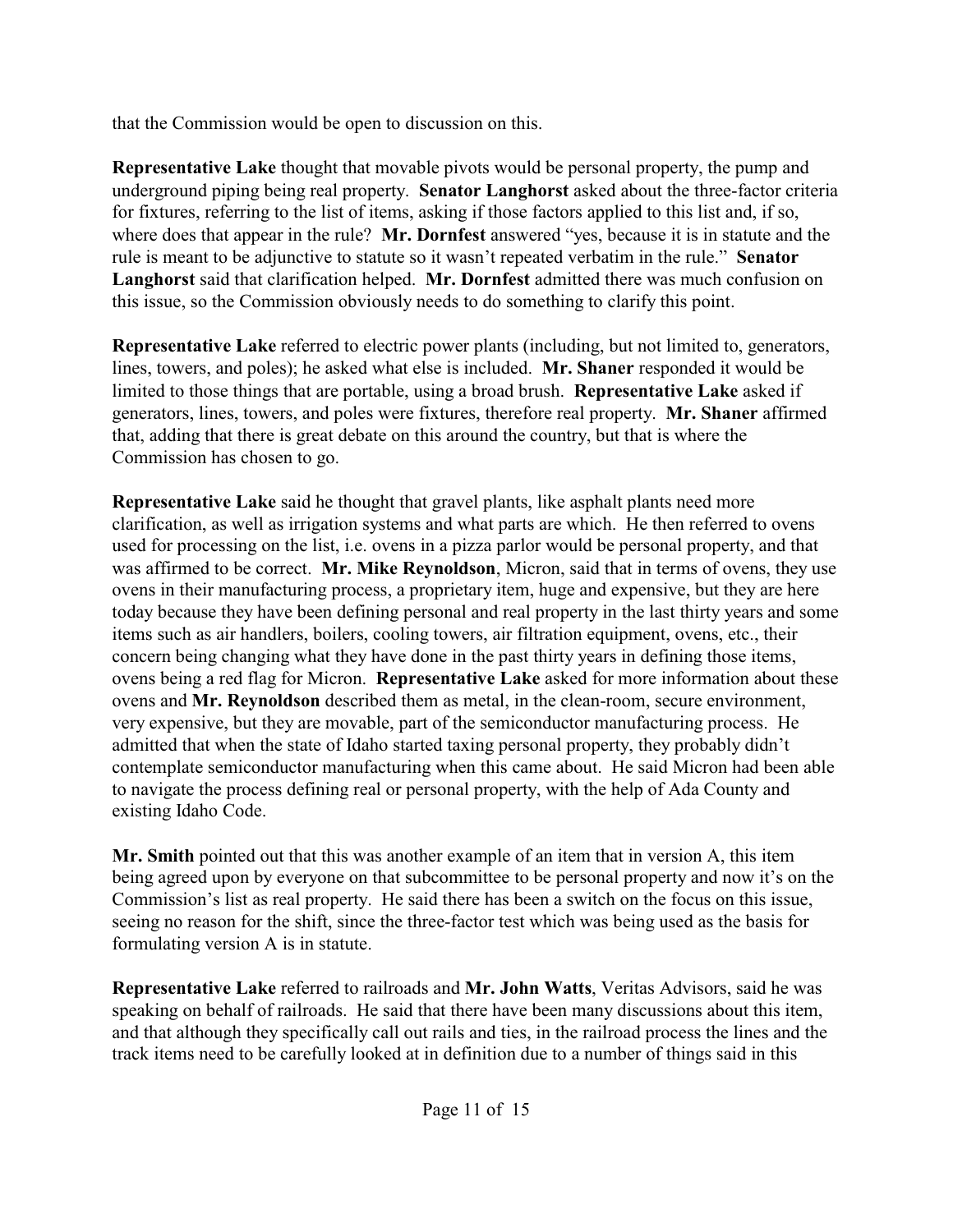meeting today, with regard to portability and movability. He said that ties lie upon the top of the ground, they can be picked up, they can be turned into real property by using them to build a corral or fence, but these ties are constantly being replaced, the old ones being used for docks and other items, but as they lie there upon the ground, they are movable, the same with the rail that lies on top of the ties. He said that, similar to a crusher, they cannot operate a railroad without a rail, cautioning everyone to be careful in looking at this, encouraging the Commission to revisit that as they go forward.

**Mr. Dornfest** said that states such as New York and South Carolina looked at this issue and specifically concluded that basically all aspects of railroad structures were real property, taking guidance there, being open to differences that might arise. **Mr. Watts** said that maybe New York does that, but Idaho does not do that; he said that locomotives and cars are not considered to be real property. **Mr. Dornfest** clarified that he did not mean to imply that the cars would be included. **Mr. Watts** referred back to multi-million dollar telecommunication switchers, integral to the operational systems, saying the switchers on a railroad track by this definition may be considered real property, being replaced frequently. He believes there is argument to be made that "a switch is a switch is a switch."

**Representative Lake** referred to silos and storage units and bins, asking about the fact that in personal property, cranes, silos and bins are listed, asking for an explanation. **Mr. Dornfest** said that there was a size variation in items such as storage bins, so when portable, they wanted to make that distinction. **Representative Lake** asked them to be more explicit with regard to those items on the list.

**Representative Lake** referred to sprinkler systems, asking if all items were being classified as real property. **Mr. Anderson** answered "for a starting point." **Representative Lake** said they may want to weigh in more on this item.

**Representative Lake** asked about tanks and **Mr. Dornfest** said that included all tanks, both above and below ground, excluding portable tanks.

**Representative Lake** asked about utility meters. **Mr. Dornfest** deferred to **Mr. Anderson** who said that these could be a large industrial base, saying that all these items could classify as personal. **Representative Lake** asked if it was better to not talk about these items and leave it up to the three-factor test, or would it be better to define what is really meant when something is put into rule. **Mr. Anderson** said his opinion would be to leave that off the list. **Mr. Shaner** said that other than a utility meter on a house, he had no idea what that item is referring to, having been on a previous list and had been carried forth to this rule, needing perhaps more research.

**Senator Corder** reiterated that better clarification might well require five hundred pages, saying that arguments could be made for many things besides railroads, such as irrigation equipment.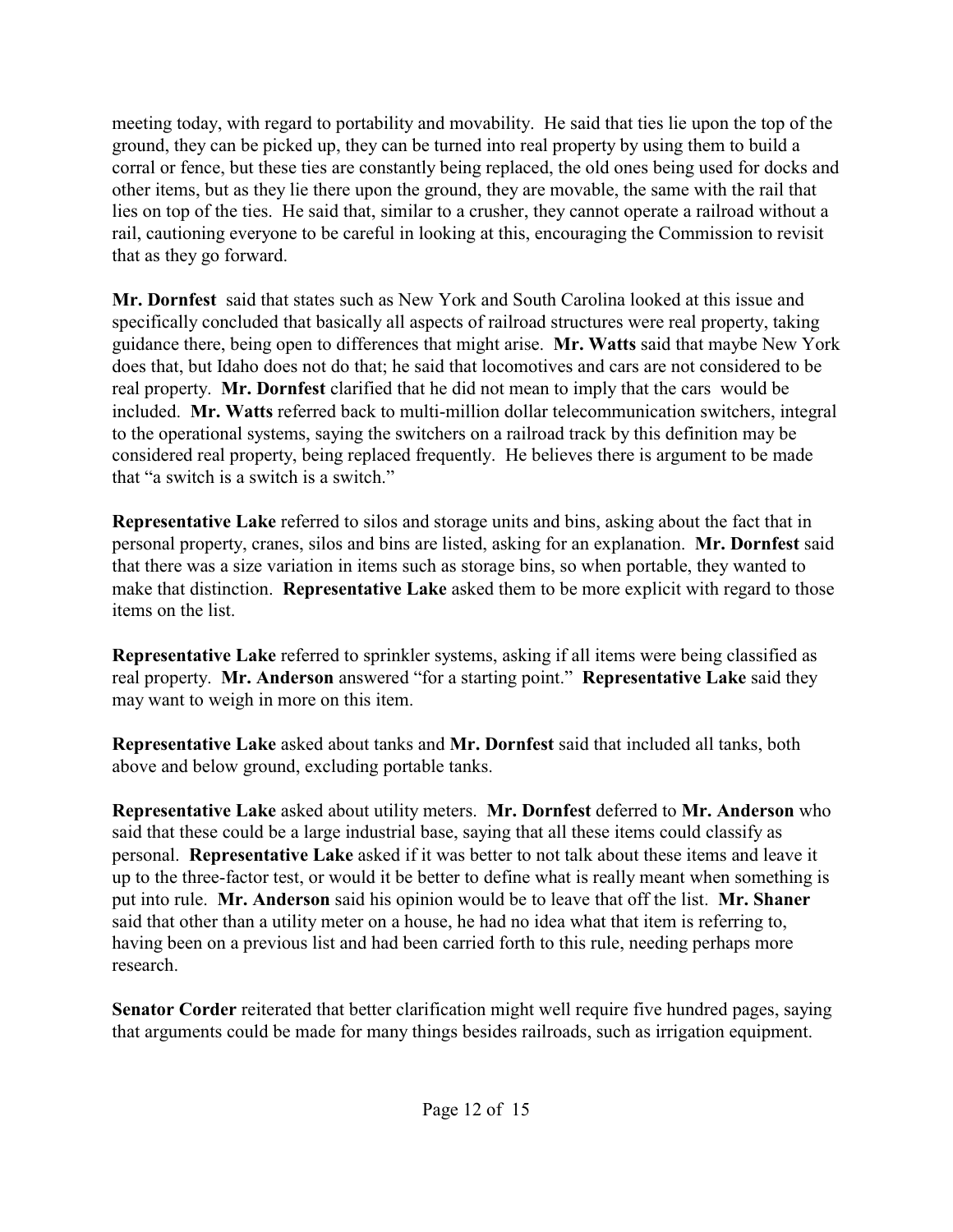**Mr. LaBeau** said that the reason they used version A was because it started with a list of personal property items on which to apply the three-factor test to determine what part of those items would be real property. He said that in the rules being dealt with here today, everything has been essentially flip-flopped He said that these items are real property and now the test is on the taxpayer, rather than the burden of proof being on the assessor, to prove that it is personal, assuming it otherwise to be real. That is the flip-flop and why his strong recommendation is to go back to version A which had a tremendous amount of clarity and he believes to be the right path for application of HB599,aa,aaS,aaS.

**Senator Hill** said he was at a disadvantage, not having seen version A, as well as other subcommittee members, adding that he would prefer to see a longer, more explicit list of items that qualify as personal property that are exemptions to the real property rule. He said that he applauded the Commission for trying to provide clarity by addressing certain items, believing that this process today gives the Legislature a taste of the number of potential court cases that could result, believing that detailed clarification of the rules is probably best to avoid potential and very costly litigation, trying to remain fair. He asked for more clarification on portability, making that more pronounced in the rules so that assessors will have that for guidance. He mentioned dairy barns, suggesting "dairy barns, shelters and built-in milking systems" so everyone knows precisely what is included to prevent misunderstandings in the future. He believes that the subcommittee needs to give the Tax Commission more guidance to go back to the table with these rules.

**Representative Lake** said he suggested that the members would draft a letter with staff to incorporate the issues discussed in this meeting. **Senator Hill** agreed that these are the main issues, saying that he thinks that **Mr. LaBeau**'s suggestion to look at version A was a good idea, seeming to make reasonable, logical sense to people, more than version B. **Representative Killen** clarified that this rule is not version B being looked at today; he said that there were two distinct versions presented, both quite extensive, slightly different, some people preferring one or the other. **Representative Lake** asked what the difference was between the two versions. **Mr. Smith** said that version A received a consensus of the subcommittee, which went to the rules committee and then to the Commission itself, including a very long list of personal and real property items, many of which noted here are currently 180 degrees different in this proposed rule being examined today. He said that the difference between version A and B was that in version B, they took the additional step of identifying the operating property items that they tried to agree to, giving the Commission one version including specific operating property items and one version which would not. He affirmed that the current rule is neither version A nor B; in fact it is totally different than version A, which was the more conservative version discussed last year.

**Representative Lake** said that since HB599aa,aaS,aaS specifically exempted operating properties from participating in the exemption, it really is a moot point as far as they are concerned, asking if that were true. **Mr. Smith** said that it is rather academic, but he believes it to be bad tax policy to have a rule that says operating property is real property when we know it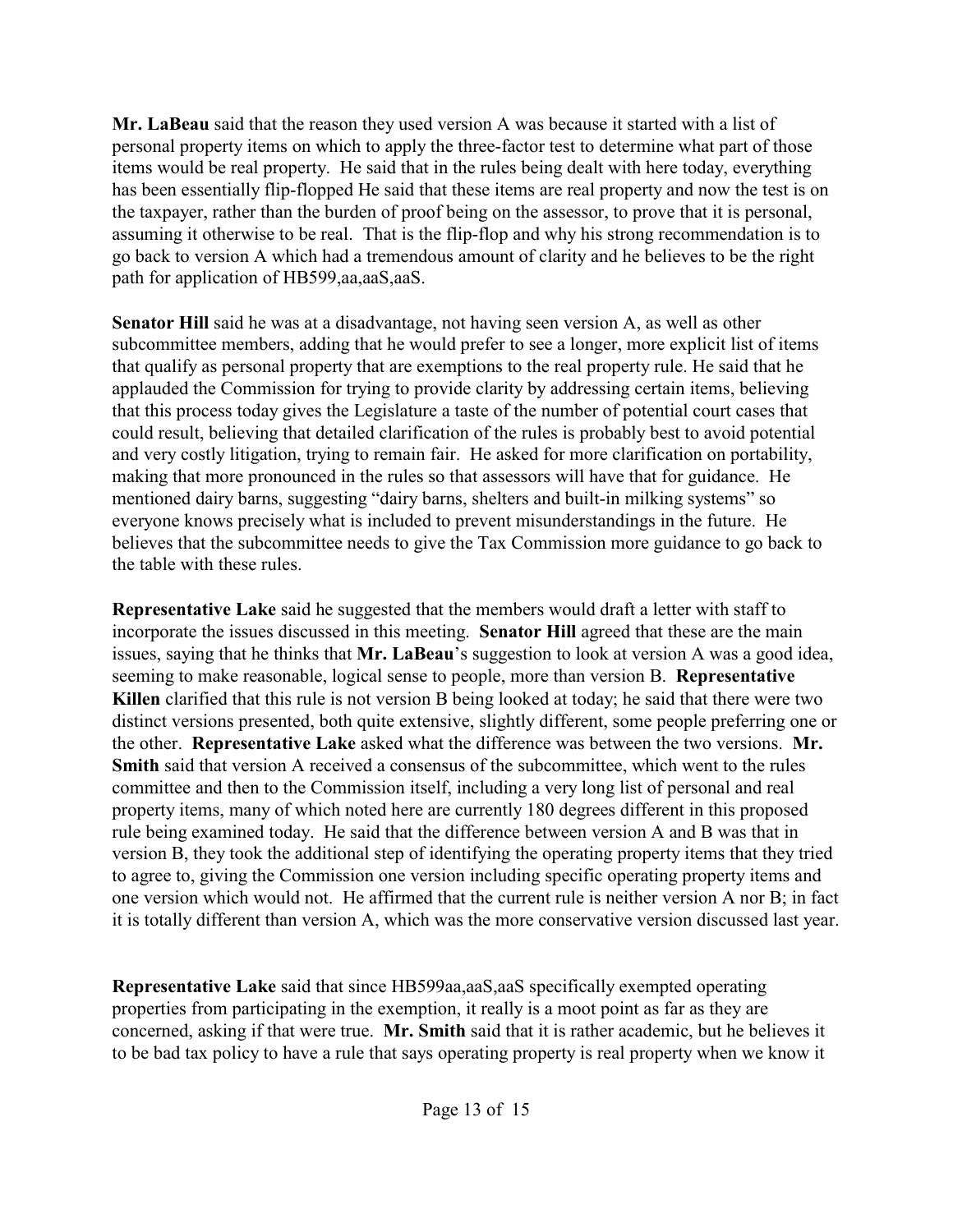is not. He said that if we realize that operating property isn't currently eligible for this exemption, then why not take operating property out of the discussion altogether, but not arbitrarily classify it as real property. **Representative Lake** agreed with him on that point, saying that they should leave it and talk about it as operating property and not try to divide it between real or personal. **Mr. Smith** said "only if we want to have a rule that anticipates the day when operating property will be exempt, then there would be some value in making that qualification at this point."

**Representative Killen** observed that expansion of clarification is essential, and he saw no problem with duplicating statute in the rule which might help. **Senator Langhorst** said that version A kept being mentioned and that the subcommittee members did not have copies; he said that he hesitated making a decision without looking at that, since that is part of the discussion. He said that if he had version A in front of him, he would like to apply the three-factor test to that list to start making it more specific, possibly coming up with something that might look like version A, obviously being much more specific. **Senator Corder** said that absent version A, he agrees with **Senator Hill,** but he looks forward to more public comments before further decisions are made. **Representative Lake** reiterated that the purpose of this meeting was to gather information, the goal being to hopefully avoid a fight over the rule when it comes up for rules review in January, 2009. **Representative Lake** said the Tax Commission will be hearing from these germane subcommittee members and will also be listening to public testimony; he encouraged all attendees at this meeting to submit their testimony to the Tax Commission during the comment period ending August 27, 2008. **Representative Lake** proposed that a letter be drafted, presented to the germane subcommittee members for their approval, then submitted to the State Tax Commission and **Senator Hill** agreed.

**Mr. Rick Smith** said it would be very helpful to get copies of versions A and B to all the germane subcommittee members.

**Mr. Watts** asked a procedural question, if they were contemplating a report, asking if the public comment deadline would be kept in place or will there be something new which would require comments on a different document, wondering the optimum time to respond, before August 27, 2008 or after a potential new rule is drafted. **Mr. Dornfest** said that the proposed rule has been published, going through the normal process, and the Commission can do many things after that comment period such as withdrawing the rule, rewriting it, all comments being considered. He said that the next phase for rulemaking would be a pending rule, so if after August 27, 2008, the Commission adopts the current rule, makes changes, whatever, action is bumped up on behalf of the Commission, taking some action at that point. A hearing could be set up, as was done last year, to help the Commission make those decisions. Subsequent to August 27, 2008, he said the Commission must take action on this proposed rule; it was clarified that the proposed rule between now and August 27, 2008 cannot be changed. **Mr. Dornfest** said they had the published proposed rule, comments will be submitted, a hearing could be set up after August 27, 2008 to make sure all comments are considered, then the Commission would have the current rule on the table at a possible hearing, additional comments submitted, comments from staff with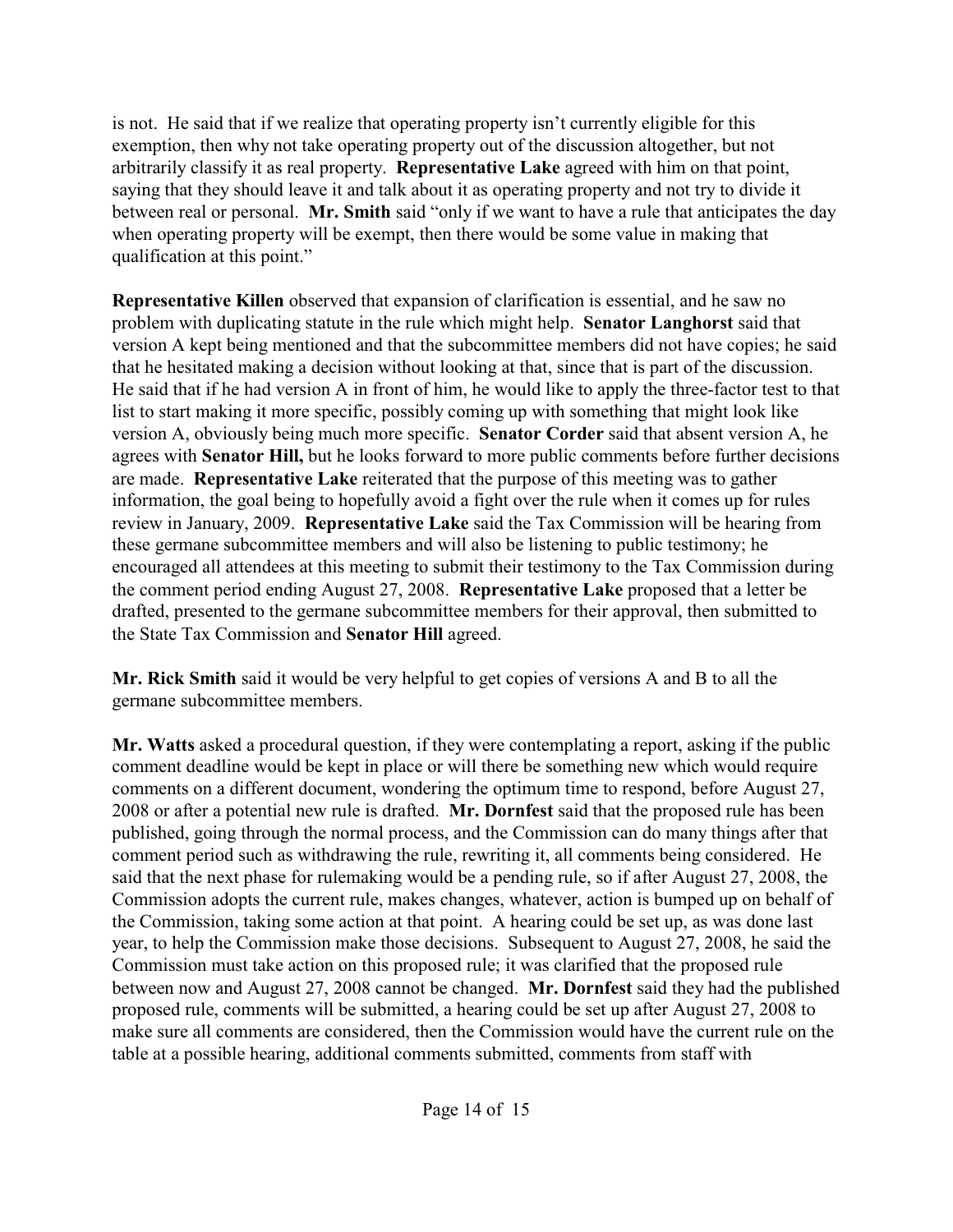recommendations, as extensive as they wish, and then the Commission would have all that to consider. He hoped that would clarify the process.

**Representative Lake** stated that this meeting was the one chance for legislative members to be involved in the rulemaking process, adding that they will make their comments to the Tax Commission, and the rule will be examined carefully prior to rules review in January, 2009.

**Senator Corder moved that the germane subcommittee members object to the proposed rule as written, seconded by Representative Collins, and the motion passed by a unanimous voice vote.** 

**Representative Killen moved that the chair draft a letter to the State Tax Commission, seconded by Senator Langhorst, and the motion passed by a unanimous voice vote**.

**Senator Hill** thanked **Representative Lake** for calling the meeting on this rule and for the participation of all attendees and representatives of the State Tax Commission and the Office of the Attorney General; he emphasized that any criticism was not of them, but of the rule itself, expressing confidence that progress will be made as a result of this meeting.

The meeting was adjourned at 12:08 p.m.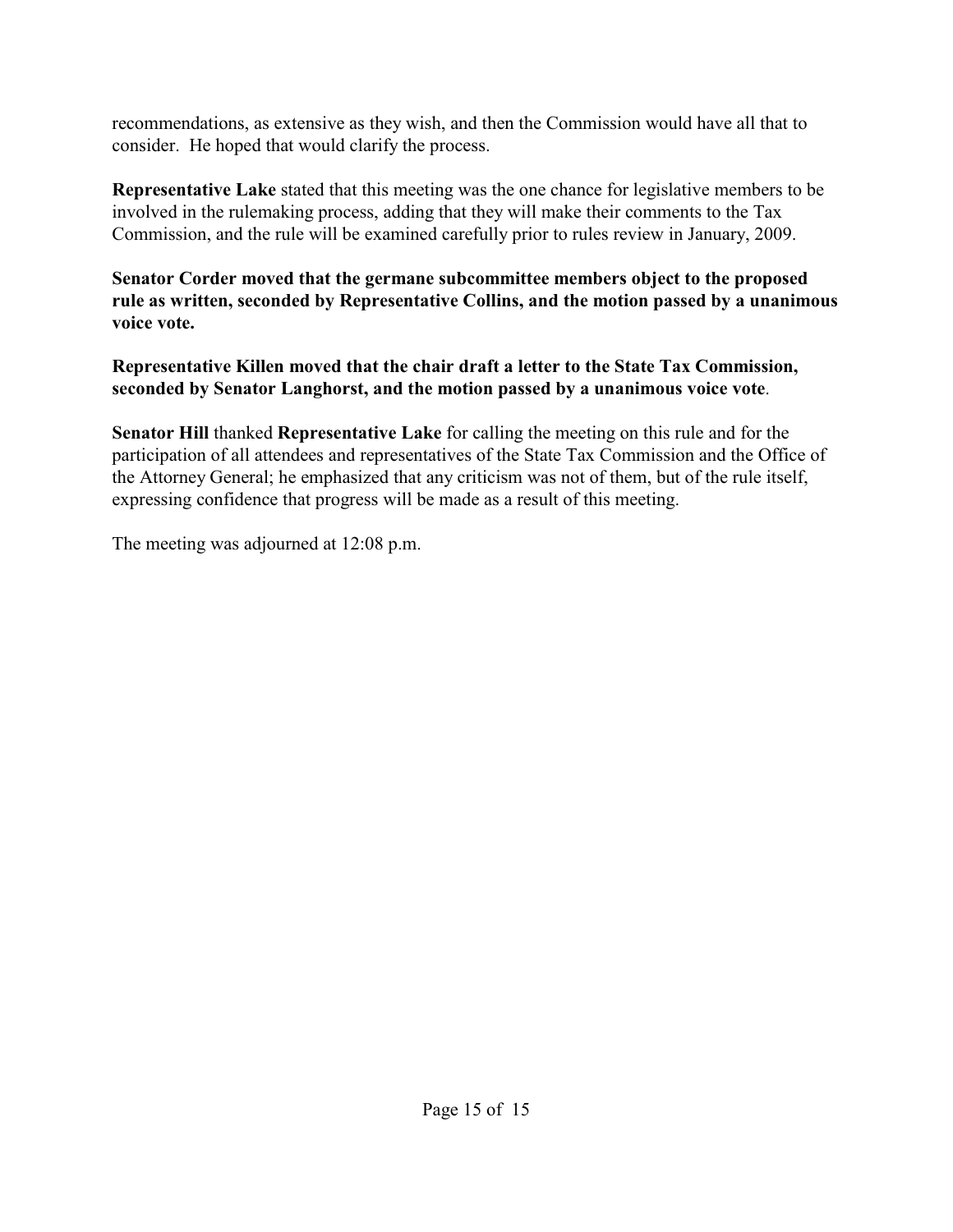# **IDAPA 35 - STATE TAX COMMISSION 35.01.03 - IDAHO PROPERTY TAX ADMINISTRATIVE RULES**

### **DOCKET NO. 35-0103-0801**

# **NOTICE OF RULEMAKING - PROPOSED RULE**

**AUTHORITY:** In compliance with Section 67-5221(1), Idaho Code, notice is hereby given that this agency has initiated proposed rulemaking procedures. The action is authorized pursuant to Sections 63-105 and 63-105A, Idaho Code.

**PUBLIC HEARING SCHEDULE:** Public hearing(s) concerning this rulemaking will be scheduled if requested in writing by twenty-five (25) persons, a political subdivision, or an agency, not later than July 16, 2008.

The hearing site(s) will be accessible to persons with disabilities. Requests for accommodation must be made not later than five  $(5)$  days prior to the hearing, to the agency address below.

**DESCRIPTIVE SUMMARY:** The following is a nontechnical explanation of the substance and purpose of the proposed rulemaking:

Rules 205 and 210 are being stricken and replaced with a new Rule 205 to clarify definitions as set forth by House Bill 599A in order to give assessors guidance in distinguishing between real and personal property.

**FEE SUMMARY:** The following is a specific description of the fee or charge imposed or increased: No fee or charge imposed or increased.

**FISCAL IMPACT:** The following is a specific description, if applicable, of any negative fiscal impact on the state general fund greater than ten thousand dollars (\$10,000) during the fiscal year resulting from this rulemaking: No fiscal impact.

**NEGOTIATED RULEMAKING:** Pursuant to IDAPA 04.11.01.811, negotiated rulemaking was not conducted because extensive public discussions were conducted in 2007.

**ASSISTANCE ON TECHNICAL QUESTIONS, SUBMISSION OF WRITTEN COMMENTS:** For assistance on technical questions concerning the proposed rule, contact Alan Dornfest at (208) 334-7742.

Anyone may submit written comments regarding this proposed rulemaking. All written comments must be directed to the undersigned and must be delivered on or before August 27, 2008.

DATED this 30th day of May, 2008.

Alan Dornfest Idaho State Tax Commission 800 Park Blvd. Plaza IV PO Box 36 Boise, ID 83712 (208) 334-7742 Phone (208) 334-7844 Fax

# **THE FOLLOWING IS THE TEXT OF DOCKET NO. 35-0103-0801**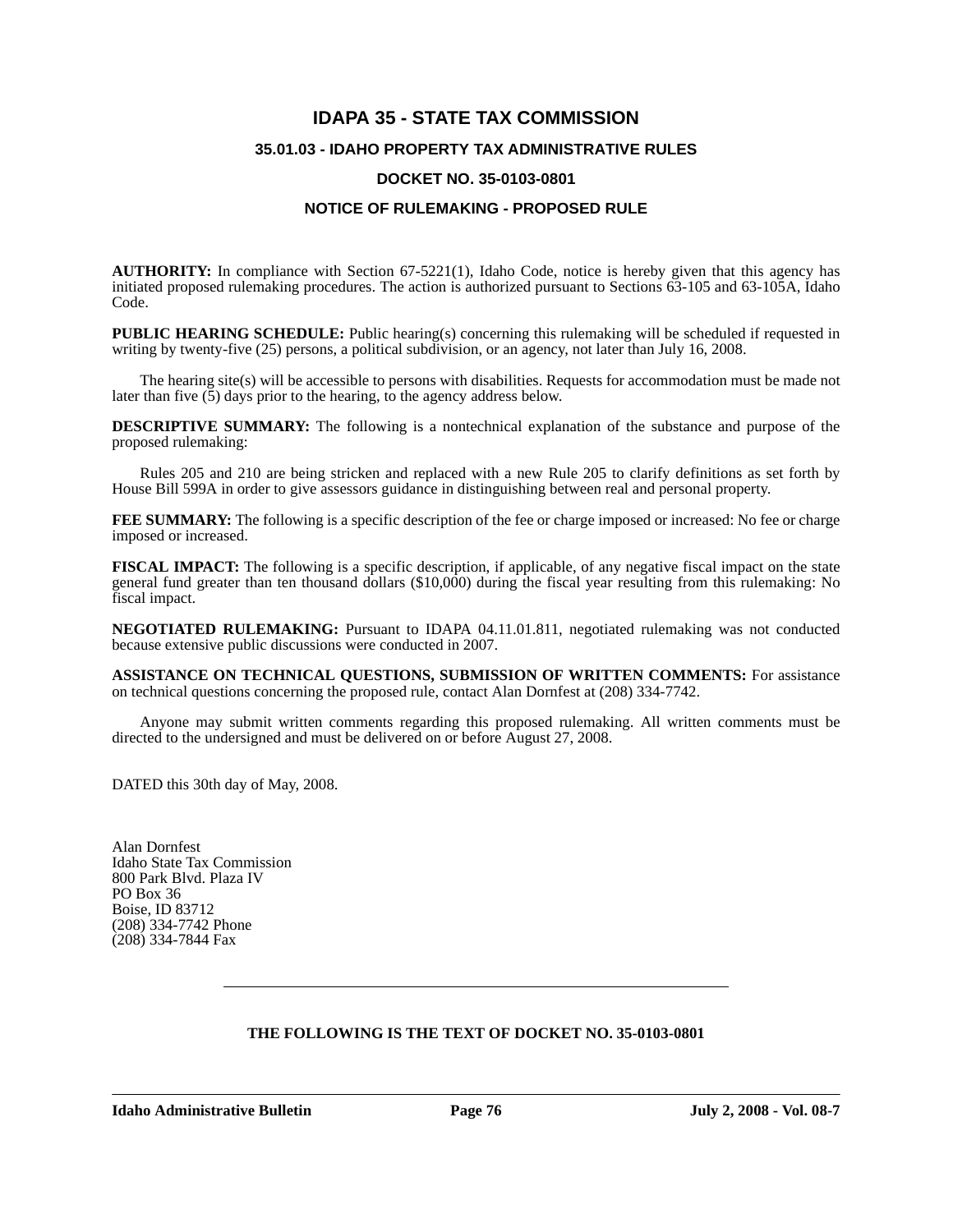| <b>STATE TAX COMMISSION</b> |                                                |  |  |  |
|-----------------------------|------------------------------------------------|--|--|--|
|                             | <b>Idaho Property Tax Administrative Rules</b> |  |  |  |

**205. PERSONAL AND REAL PROPERTY -- DEFIN***ED***ITONS AND GUIDELINES (RULE 205).** *Sections 63-201, 63-302, and 63-309, Idaho Code. Personal property can be moved without marring or defacing real property to which it may be attached. Personal property includes the following.* Sections 39-4105, 39-4301, 63-201, 63-602KK, 63-1703, 63-2801, Idaho Code. *(4-5-00)*( )

**01.** *Equities in State Land. Land purchased from the state under contract is personal property. Tax can be paid in two (2) installments.* **Real Property**. Real property is defined in Section 63-201(19), Idaho Code.

*(7-1-93)*( )

**02.** *Reservations and Easements. Reservations include reserved mineral rights and divided ownership of property rights. Easements convey use but not ownership.* **Personal Property**. Personal property is defined in Section 63-201(15), Idaho Code.

**03.** *Machinery, Tools, and Equipment. Mechanical apparatuses, instruments, or implements not permanently integrated with real property, held as tenant improvements, or held for rent or lease are personal property. Improvements are defined in Section 63-201(8), Idaho Code.* (7-1-93)(9) *property.* **Improvements**. Improvements are defined in Section 63-201(8), Idaho Code.

**04.** *Furniture, Fixtures, Libraries, Art, and Coin Collections. Trade articles used commercially for convenience, decoration, service, or storage, including store counters, display racks, typewriters, office machines, surgical and scientific instruments, paintings, books, coin collections, and all such items held for rent or lease are personal property.* **Fixtures**. Fixtures are defined in Section 63-201(6), Idaho Code. Fixtures does not include machinery, equipment or other articles that are affixed to real property to enable the proper utilization of such articles, however, if removal of a fixture from the real property would cause material injury or damage to the real property then the fixture is presumably real property. then the fixture is presumably real property.

**05.** *Recreational Vehicles. Unlicensed recreational vehicles are personal property.* **Operating Property**. Operating Property is defined in Section 63-201(12), Idaho Code. For any purpose for which the distinction between personal property and real property is relevant or necessary for operating property, operating property will be characterized as personal or real based upon the criteria stated in this guideline and the rules of the State Tax Commission. See also Section 63-602KK(1), Idaho Code.  $(7-1-93)($ State Tax Commission. See also Section 63-602KK(1), Idaho Code.

**06.** *Boats. Unlicensed watercraft are personal property.* **Guidelines**. The guidelines found in Section 205, are to be used for determining whether property is real or personal. The decision of the assessing authority as to whether property is real or personal property shall be presumed correct. The burden for overcoming the assessing authority's decision is by a preponderance of the evidence. These guidelines are not intended to be all inclusive.

*(7-1-93)*( )

**07.** *Net Profit of Mines. That amount of money or its equivalent received from the sale or trade of minerals or metals extracted from the Earth after deduction of allowable expenses as defined in Section 63-2802, Idaho Code, or by State Tax Commission rule is personal property.* **Items and Components Considered Real Property**. The following items and their associated components are generally considered real property whether or not owned separately from the ownership of the real property upon or to which the same may be erected, affixed, or attached. See also Section 63-201(19), Idaho Code. *(4-5-00)*( )

**a.** Air handling, heating ventilation air conditioning (HVAC) equipment, and humidifiers including refrigeration equipment.

| <u>b.</u> | Ash handling systems, pits, and superstructures.                                                                                                |  |
|-----------|-------------------------------------------------------------------------------------------------------------------------------------------------|--|
| c.        | <b>Asphalt mixing plants.</b>                                                                                                                   |  |
|           | Beneficiation equipment, foundations and all machinery required to process ore including crushers,<br><u>erinders and floatation equipment.</u> |  |
| <u>e.</u> | Boilers, stacks and superstructures.                                                                                                            |  |
|           | Bridges, roads, and tunnels.                                                                                                                    |  |
|           |                                                                                                                                                 |  |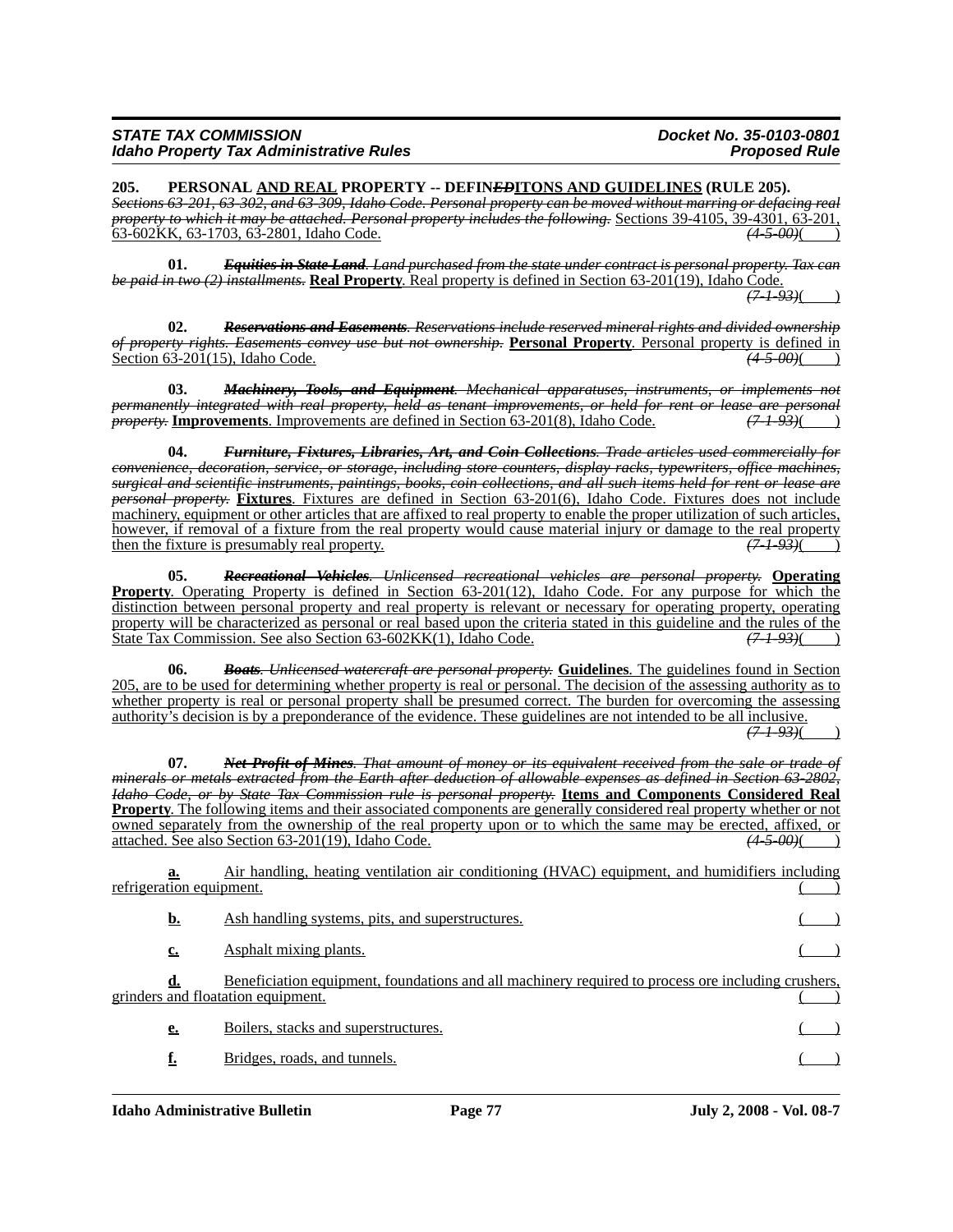| <b>STATE TAX COMMISSION</b><br><b>Idaho Property Tax Administrative Rules</b> |                                                                                                                                                    | Docket No. 35-0103-0801<br><b>Proposed Rule</b> |  |
|-------------------------------------------------------------------------------|----------------------------------------------------------------------------------------------------------------------------------------------------|-------------------------------------------------|--|
| 2.                                                                            | Bucket elevators whether open or enclosed.                                                                                                         |                                                 |  |
| <u>h.</u>                                                                     | Buildings and structures.                                                                                                                          |                                                 |  |
| <u>i.</u>                                                                     | Built-in cold storage systems.                                                                                                                     |                                                 |  |
| i,                                                                            | Bulkheads and retaining walls.                                                                                                                     |                                                 |  |
| <u>k.</u>                                                                     | Coal handling systems.                                                                                                                             |                                                 |  |
| <u>l.</u>                                                                     | Concrete plants.                                                                                                                                   |                                                 |  |
| <u>m.</u>                                                                     | Conveyors.                                                                                                                                         |                                                 |  |
| <u>n.</u>                                                                     | Cooling towers.                                                                                                                                    |                                                 |  |
| <u>0.</u><br>of buildings.                                                    | Crane runways and systems including supporting columns or structures, whether inside or outside                                                    |                                                 |  |
| <u>p.</u>                                                                     | Dairy barns, milking systems, shelters, and waste systems.                                                                                         |                                                 |  |
| q.                                                                            | Dock levelers.                                                                                                                                     |                                                 |  |
| <u>r.</u>                                                                     | Drying rooms.                                                                                                                                      |                                                 |  |
| s.                                                                            | Dust catchers and filtration systems.                                                                                                              |                                                 |  |
| t.                                                                            | Electric power plants (including, but not limited to, generators, lines, towers, and poles).                                                       |                                                 |  |
| <u>u.</u>                                                                     | Electrical substations.                                                                                                                            |                                                 |  |
| $Y_{\bullet}$                                                                 | Fencing.                                                                                                                                           |                                                 |  |
| W.                                                                            | Fire walls and fire alarms.                                                                                                                        |                                                 |  |
| <u>x.</u>                                                                     | Floating homes as defined in Section 63-201(7), Idaho Code.                                                                                        |                                                 |  |
| <u>v.</u><br>except nursery stock.                                            | Fruit, nut-bearing and ornamental trees or vines not of natural growth, growing upon the land,                                                     |                                                 |  |
| Z.                                                                            | Gravel plants.                                                                                                                                     |                                                 |  |
| <u>aa.</u>                                                                    | Greenhouses.                                                                                                                                       |                                                 |  |
| <u>bb.</u>                                                                    | Indoor and outdoor lighting.                                                                                                                       |                                                 |  |
| cc.                                                                           | Irrigation systems.                                                                                                                                |                                                 |  |
| dd.                                                                           | Kilns.                                                                                                                                             |                                                 |  |
| ee.                                                                           | Manufactured homes, as defined in Section 39-4105(8), Idaho Code, are real property for purposes<br>of the Section 63-602KK, Idaho Code exemption. |                                                 |  |
| ff.                                                                           | Mobile homes as defined in Section 39-4105(9), Idaho Code, are real property for purposes of the<br>Section 63-602KK, Idaho Code exemption.        |                                                 |  |
| gg.                                                                           | Modular buildings, as defined in Section 39-4301(7), Idaho Code, are real property for purposes of                                                 |                                                 |  |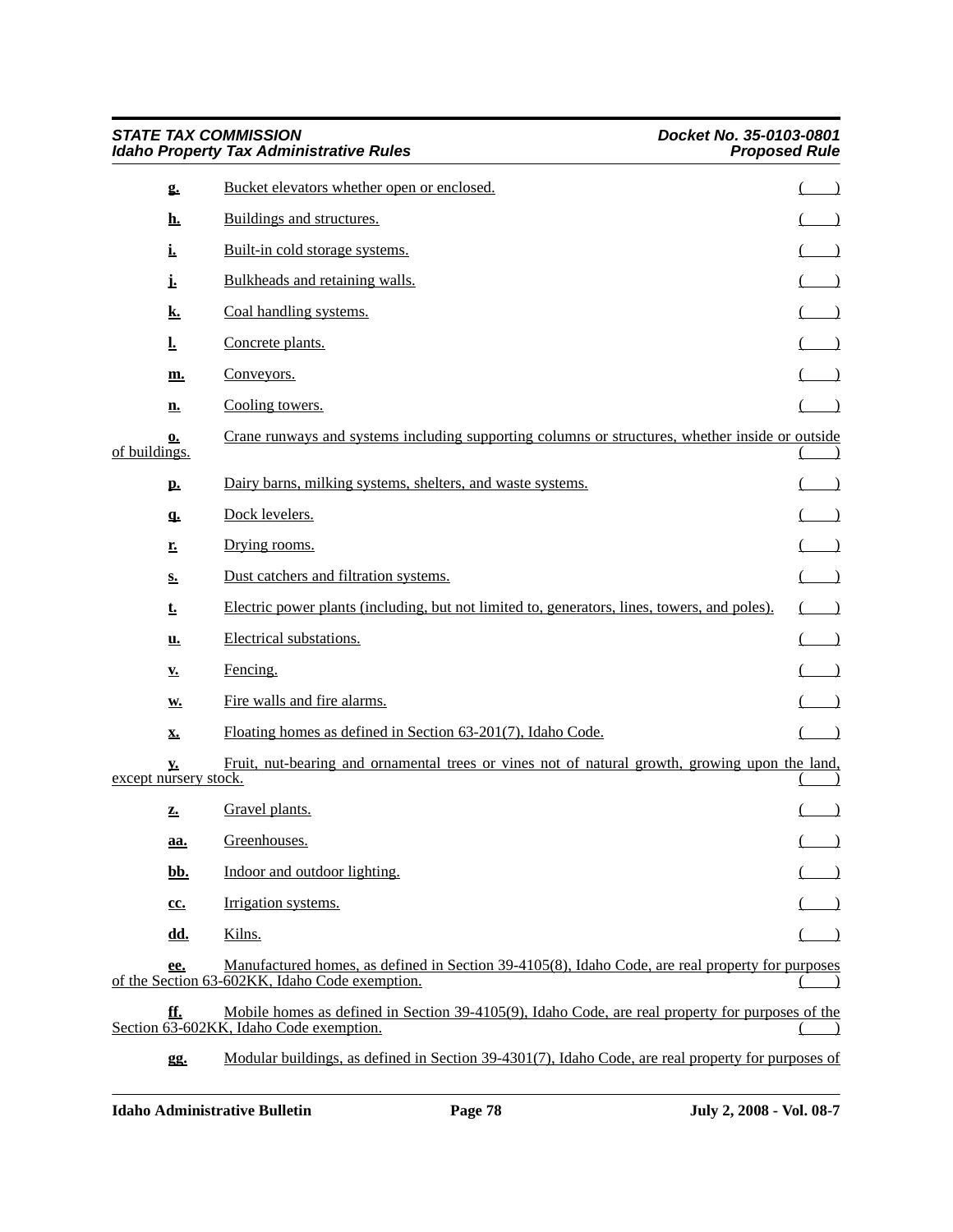| <b>STATE TAX COMMISSION</b> | <b>Idaho Property Tax Administrative Rules</b>                                                                                                                                                                                                                                                                                           | Docket No. 35-0103-0801<br><b>Proposed Rule</b> |
|-----------------------------|------------------------------------------------------------------------------------------------------------------------------------------------------------------------------------------------------------------------------------------------------------------------------------------------------------------------------------------|-------------------------------------------------|
|                             | the Section 63-602KK, Idaho Code exemption.                                                                                                                                                                                                                                                                                              |                                                 |
| <u>hh.</u>                  | Ovens used for processing.                                                                                                                                                                                                                                                                                                               |                                                 |
| <u>ii.</u>                  | Pipelines (including, but not limited to, natural gas, water, and oil pipelines).                                                                                                                                                                                                                                                        |                                                 |
| ji.                         | Process piping including foundations and bridges whether above or below ground.                                                                                                                                                                                                                                                          |                                                 |
| kk.                         | Pump houses.                                                                                                                                                                                                                                                                                                                             |                                                 |
| <u>ll.</u>                  | Railroads (including, but not limited to, railroad track and lines).                                                                                                                                                                                                                                                                     |                                                 |
| mm.                         | Sanitary or septic systems.                                                                                                                                                                                                                                                                                                              |                                                 |
| nn.                         | Scale houses, scales, and pit.                                                                                                                                                                                                                                                                                                           |                                                 |
| 00.                         | Signs and signboards, their bases and supports.                                                                                                                                                                                                                                                                                          |                                                 |
| pp.                         | Silos and storage units and bins.                                                                                                                                                                                                                                                                                                        |                                                 |
| <u>qq.</u>                  | Spray Ponds and masonry reservoir systems.                                                                                                                                                                                                                                                                                               |                                                 |
| <u>rr.</u>                  | Sprinkler systems.                                                                                                                                                                                                                                                                                                                       |                                                 |
| SS.                         | Stone crushing plants.                                                                                                                                                                                                                                                                                                                   |                                                 |
| <u>tt.</u>                  | Tanks.                                                                                                                                                                                                                                                                                                                                   |                                                 |
| uu.                         | Telecommunications (including, but not limited to, poles, towers, conduits, vaults, wire and cable).                                                                                                                                                                                                                                     |                                                 |
| <b>YV.</b>                  | Tipple structures.                                                                                                                                                                                                                                                                                                                       |                                                 |
| WW.                         | Utility meters.                                                                                                                                                                                                                                                                                                                          |                                                 |
| <u>xx.</u>                  | Vault doors, drive-in windows, automatic tellers and night depositories.                                                                                                                                                                                                                                                                 |                                                 |
| yy.                         | Water ditches constructed for mining, manufacturing or irrigation purposes.                                                                                                                                                                                                                                                              |                                                 |
| ZZ.                         | Water piping.                                                                                                                                                                                                                                                                                                                            |                                                 |
| aaa.                        | Well pumps.                                                                                                                                                                                                                                                                                                                              | $\qquad \qquad$                                 |
| 08.                         | <b>Signs and Signboards.</b> Signs and signboards, their bases and supports are personal property.<br><b>Items Considered Personal Property.</b> The following items are generally considered personal property.                                                                                                                         | <del>(7-1-93)</del> (                           |
| a.                          | Cranes, silos, storage bins, tanks, signs, stand alone control booths, welding booths, racks, and<br>shelving and similar items provided they are portable.                                                                                                                                                                              |                                                 |
| <u>b.</u>                   | Furniture, libraries, art, coin collections, and trade articles used commercially for convenience,<br>decoration, service, or storage, including store counters, display racks, typewriters, office machines, surgical and<br>scientific instruments, paintings, books, and all such items held for rent or lease are personal property. |                                                 |
| $c_{\cdot}$                 | Inventory of spare parts and supplies.                                                                                                                                                                                                                                                                                                   |                                                 |
| <u>d.</u>                   | Machinery, tools and equipment unless they meet the definition of improvement or fixture to real                                                                                                                                                                                                                                         |                                                 |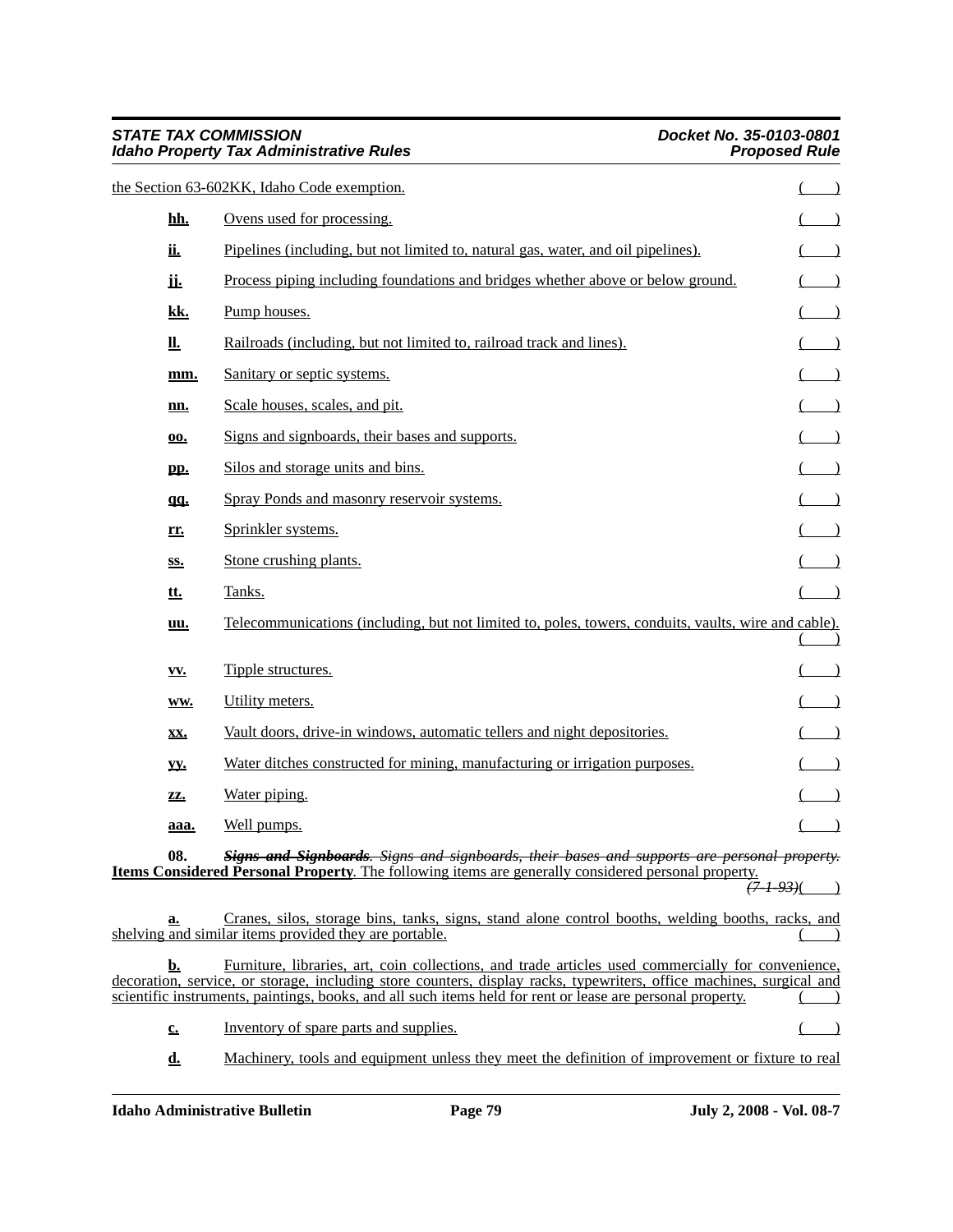*the owner of the building. (4-5-00)*

*211. -- 216. (RESERVED).*

### *210. REAL PROPERTY DEFINED (RULE 210). Sections 63-201, 63-304, and 63-309, Idaho Code. (4-5-00)*

**206. -- 2***09***16. (RESERVED).**

property, as defined in this rule.

*01. Real Property. Land and whatever is permanently upon or affixed to the land, except for the provisions defined in Section 63-309, Idaho Code. (4-5-00)*

*02. Improvements. Improvements are valuable additions to land, except for the provisions defined in Section 63-309, Idaho Code. (4-5-00)*

*04. Affixed Property and Other Improvements. Property affixed to the land in such a manner that it* 

*may not be removed without materially damaging the land or attached improvements is real property. Real property includes appurtenances that would normally be expected to be sold together with the land.* 

*a. Equipment attached only by plug in electrical connection is not affixed. (4-5-00)*

*b. Equipment permanently situated and adapted to use in one place is affixed. (4-5-00)*

*c. Vault doors, drive-in windows, automatic tellers, and night depositories are affixed when owned by* 

*03. Manufactured Housing. Manufactured housing subject to the provision of Section 63-304, Idaho Code, is real property.* 

**e.** Railroad rolling stock.

**f.** Refrigeration equipment such as walk-in coolers, grocery refrigeration units, and window air conditioning units provided they are portable.

**g.** Vehicles, including, but not limited to automobiles, recreational vehicles, watercraft, aircraft, tractors, trailers and other mobile equipment, whether licensed or not.

*09. Leased Personal Property. The listing of leased personal property shall also include the name and address of the other party to the lease and the terms of the lease.* 

# **STATE TAX COMMISSION Docket No. 35-0103-0801 Idaho Property Tax Administrative Rules**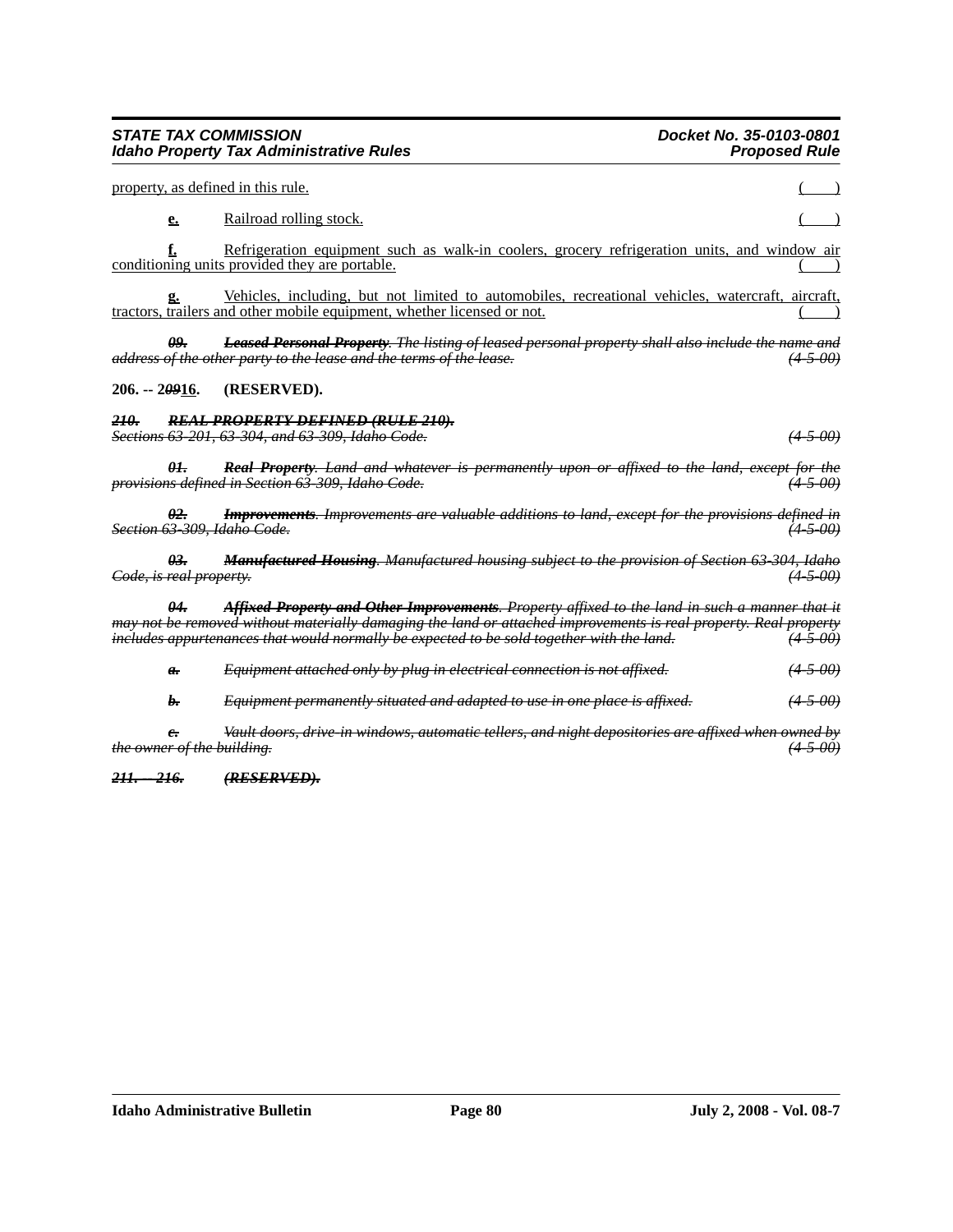Dear Senators HILL, Corder & Langhorst, and Representatives LAKE, Collins & Sayler:

The Legislative Services Office, Research and Legislation, has received the enclosed rules of the Idaho State Tax Commission: Proposed Rules of the State Tax Commission Concerning Personal Property Taxation (Docket #35-0103-0801) .

Pursuant to Section 67-454, Idaho Code, a meeting on the enclosed rules may be called by the cochairmen or by two (2) or more members of the subcommittee giving oral or written notice to Research and Legislation no later than fourteen (14) days after receipt of the rules' analysis from Legislative Services. The final date to call a meeting on the enclosed rules is no later than 7-1-08. If a meeting is called, the subcommittee must hold the meeting within forty-two (42) days of receipt of the rules' analysis from Legislative Services. The final date to hold a meeting on the enclosed rules is 7-30-08.

The germane joint subcommittee may request a statement of economic impact with respect to a proposed rule by notifying Research and Legislation. There is no time limit on requesting this statement, and it may be requested whether or not a meeting on the proposed rule is called or after a meeting has been held.

To notify Research and Legislation, call 334-2475, or send a written request to the address or FAX number indicated on the memorandum enclosed.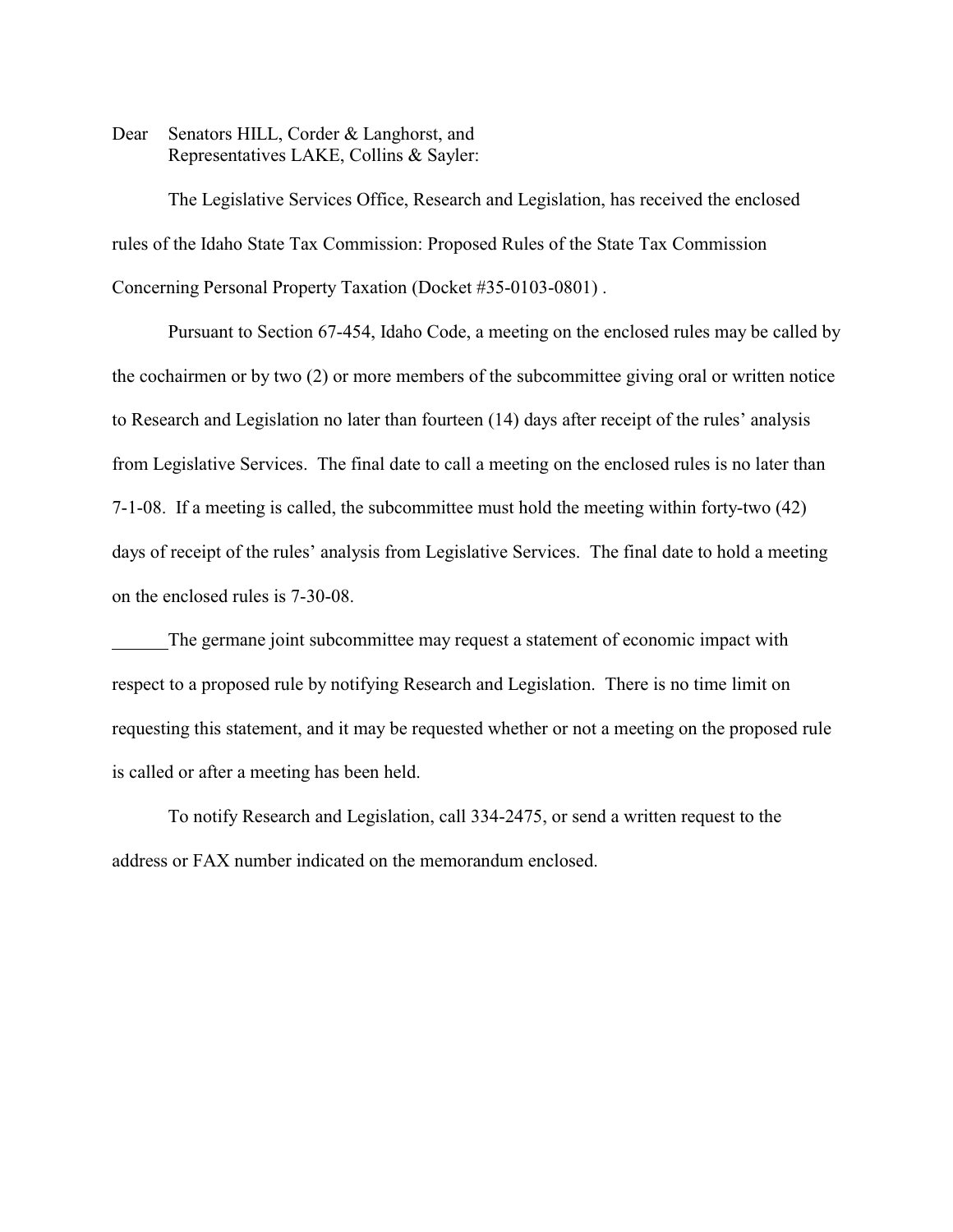# **MEMORANDUM**

- TO: Germane Subcommittees for Administrative Rules Review of the Senate Local Government and Taxation Committee and the House of Representatives Revenue and Taxation **Committee**
- FROM: Research and Legislation Staff, Nugent
- DATE: June 10, 2008
- SUBJECT: Proposed Rules of the State Tax Commission Concerning Personal Property Taxation (Docket #35-0103-0801)

In 2008, the Legislature enacted House Bill No. 599 as amended, as amended in the Senate, as amended in the Senate, which revised definitions; provided a partial exemption from taxation of personal property for the first one hundred thousand dollars of market value; provided for reimbursement to local governments of personal property tax; to provide procedures; and to provide for distribution of sales tax moneys to counties and taxing districts upon certain circumstances occurring.

The State Tax Commission is proposing to promulgate rules to implement the provisions of HB599aa,aaS,aaS. These proposed rules clarify definitions as set forth by HB599aa,aaS,aaS to give county assessors guidance in distinguishing between real and personal property. It appears that the proposed rules have been promulgated within the scope of statutory authority granted to the State Tax Commission.

cc: Idaho State Tax Commission Alan Dornfest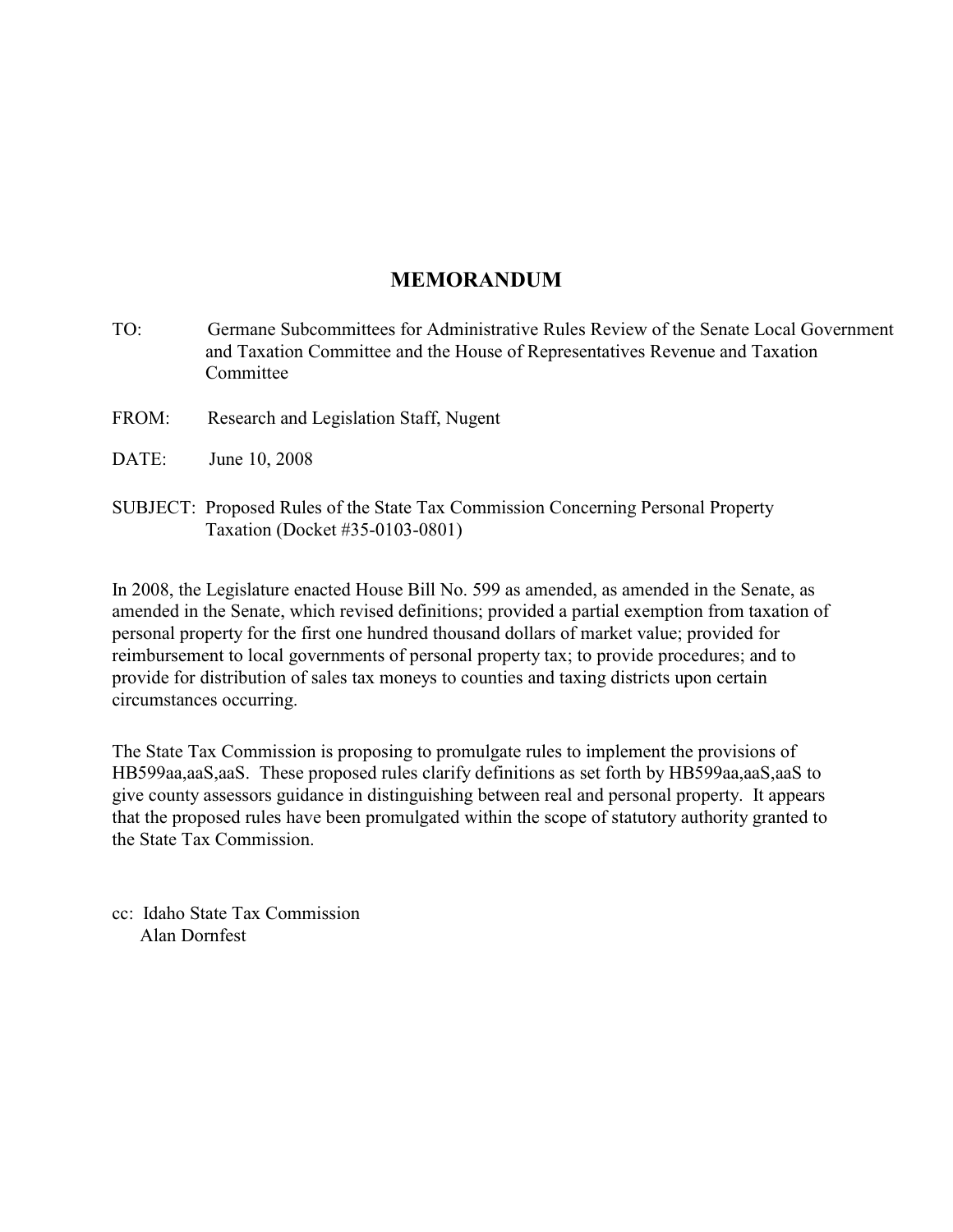# **IDAPA 35 - STATE TAX COMMISSION 35.01.03 - IDAHO PROPERTY TAX ADMINISTRATIVE RULES**

# **DOCKET NO. 35-0103-0801**

# **NOTICE OF RULEMAKING - PROPOSED RULE**

**AUTHORITY:** In compliance with Section 67-5221(1), Idaho Code, notice is hereby given that this agency has initiated proposed rulemaking procedures. The action is authorized pursuant to Sections 63-105 and 63-105A, Idaho Code.

**PUBLIC HEARING SCHEDULE:** Public hearing(s) concerning this rulemaking will be scheduled if requested in writing by twenty-five (25) persons, a political subdivision, or an agency, not later than July 16, 2008.

The hearing site(s) will be accessible to persons with disabilities. Requests for accommodation must be made not later than five  $(5)$  days prior to the hearing, to the agency address below.

**DESCRIPTIVE SUMMARY:** The following is a nontechnical explanation of the substance and purpose of the proposed rulemaking:

Rules 205 and 210 are being stricken and replaced with a new Rule 205 to clarify definitions as set forth by House Bill 599A in order to give assessors guidance in distinguishing between real and personal property.

**FEE SUMMARY:** The following is a specific description of the fee or charge imposed or increased: No fee or charge imposed or increased.

**FISCAL IMPACT:** The following is a specific description, if applicable, of any negative fiscal impact on the state general fund greater than ten thousand dollars (\$10,000) during the fiscal year resulting from this rulemaking: No fiscal impact.

**NEGOTIATED RULEMAKING:** Pursuant to IDAPA 04.11.01.811, negotiated rulemaking was not conducted because the proposed changes are of a simple nature.

**ASSISTANCE ON TECHNICAL QUESTIONS, SUBMISSION OF WRITTEN COMMENTS:** For assistance on technical questions concerning the proposed rule, contact Alan Dornfest at (208) 334-7742.

Anyone may submit written comments regarding this proposed rulemaking. All written comments must be directed to the undersigned and must be delivered on or before July 23, 2008.

DATED this 30th day of May, 2008.

Alan Dornfest Idaho State Tax Commission 800 Park Blvd. Plaza IV PO Box 36 Boise, ID 83712 (208) 334-7742 Phone (208) 334-7844 Fax

### **THE FOLLOWING IS THE TEXT OF DOCKET NO. 35-0103-0801**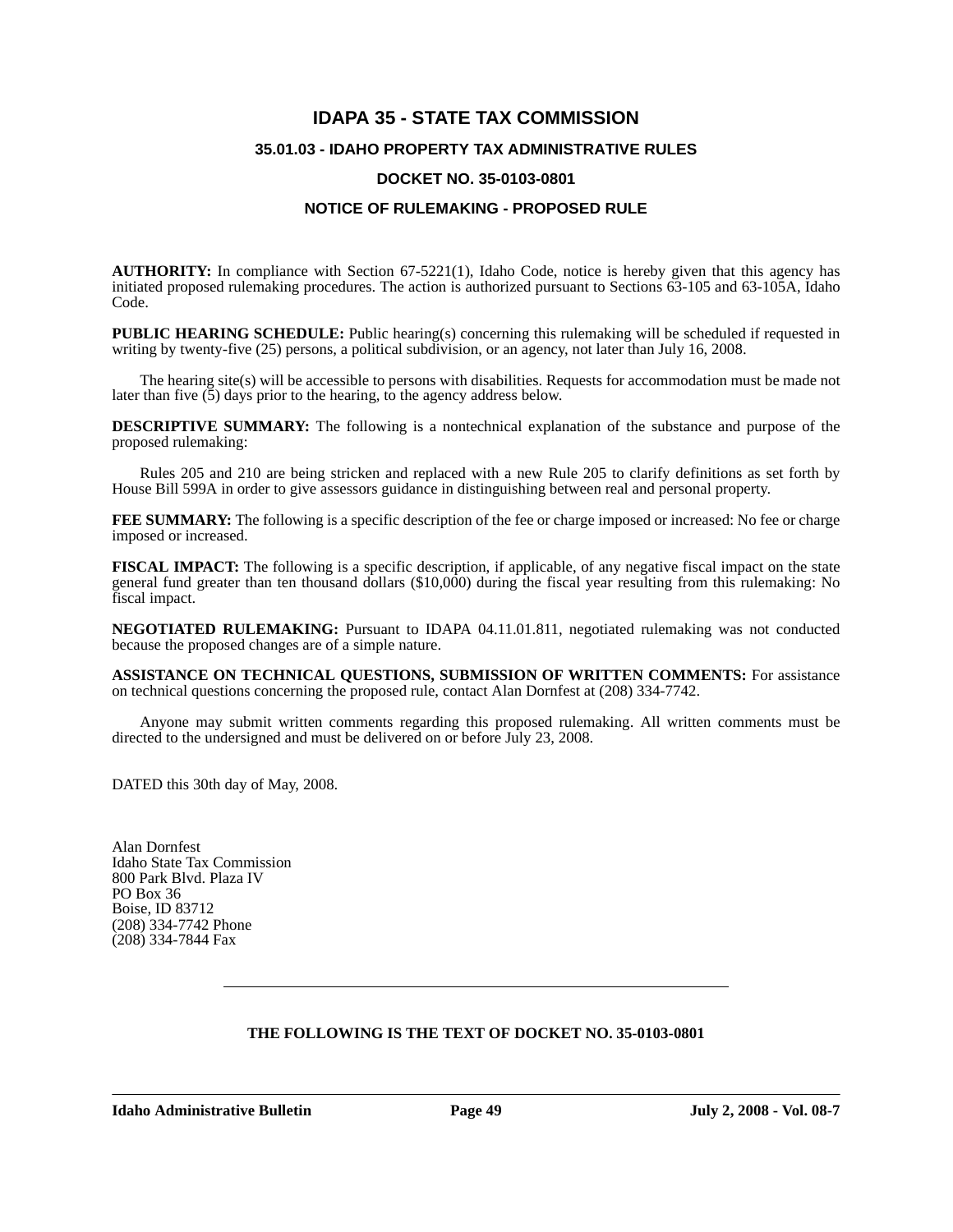| <b>STATE TAX COMMISSION</b> |                                                |  |  |  |
|-----------------------------|------------------------------------------------|--|--|--|
|                             | <b>Idaho Property Tax Administrative Rules</b> |  |  |  |

**205. PERSONAL AND REAL PROPERTY -- DEFIN***ED***ITONS AND GUIDELINES (RULE 205).** *Sections 63-201, 63-302, and 63-309, Idaho Code. Personal property can be moved without marring or defacing real property to which it may be attached. Personal property includes the following.* Sections 39-4105, 39-4301, 63-201, 63-201, 63-201, 63-201, 63-201, 63-201, 63-201, 63-201, 63-201, 63-201, 63-202, 63-602, 63-202, 63-202, 6 63-602KK, 63-1703, 63-2801, Idaho Code. *(4-5-00)*( )

**01.** *Equities in State Land. Land purchased from the state under contract is personal property. Tax can be paid in two (2) installments.* **Real Property**. Real property is defined in Section 63-201(19), Idaho Code.  $\sqrt{7} + 93$ 

**02.** *Reservations and Easements. Reservations include reserved mineral rights and divided ownership of property rights. Easements convey use but not ownership.* **Personal Property**. Personal property is defined in Section 63-201(15), Idaho Code. Section 63-201(15), Idaho Code.

**03.** *Machinery, Tools, and Equipment. Mechanical apparatuses, instruments, or implements not permanently integrated with real property, held as tenant improvements, or held for rent or lease are personal*<br>*property*: **Improvements**. Improvements are defined in Section 63-201(8), Idaho Code. (7-1-93)( *property.* **Improvements**. Improvements are defined in Section 63-201(8), Idaho Code.

**04.** *Furniture, Fixtures, Libraries, Art, and Coin Collections. Trade articles used commercially for convenience, decoration, service, or storage, including store counters, display racks, typewriters, office machines, surgical and scientific instruments, paintings, books, coin collections, and all such items held for rent or lease are personal property.* **Fixtures**. Fixtures are defined in Section 63-201(6), Idaho Code. Fixtures does not include machinery, equipment or other articles that are affixed to real property to enable the proper utilization of such articles, however, if removal of a fixture from the real property would cause material injury or damage to the real property then the fixture is presumably real property.  $(7-1-93)$ 

**05.** *Recreational Vehicles. Unlicensed recreational vehicles are personal property.* **Operating Property**. Operating Property as defined in Section 63-201(12), Idaho Code. For any purpose for which the distinction between personal property and real property is relevant or necessary for operating property, operating property will be characterized as personal or real based upon the criteria stated in this guideline and the rules of the State Tax Commission. See also Section 63-602KK(1), Idaho Code. *(7-1-93)*( )

**06.** *Boats. Unlicensed watercraft are personal property.* **Guidelines**. The guidelines found in Section 205, are to be used for determining whether property is real or personal. The decision of the assessing authority as to whether property is real or personal property shall be presumed correct. The burden for overcoming the assessing authority's decision is by a preponderance of the evidence. These guidelines are not intended to be all inclusive.

*(7-1-93)*( )

**07.** *Net Profit of Mines. That amount of money or its equivalent received from the sale or trade of minerals or metals extracted from the Earth after deduction of allowable expenses as defined in Section 63-2802, Idaho Code, or by State Tax Commission rule is personal property.* **Items and Components Considered Real Property**. The following items and their associated components are generally considered real property whether or not owned separately from the ownership of the real property upon or to which the same may be erected, affixed or attached. See also Section 63-201(19), Idaho Code. *(4-5-00)*( )

**a.** Air handling, heating ventilation air conditioning (HVAC) equipment, and humidifiers including refrigeration equipment.

| <u>b.</u>   | Ash handling systems, pits, and superstructures.                                                                                         |  |
|-------------|------------------------------------------------------------------------------------------------------------------------------------------|--|
| c.          | Asphalt mixing plants.                                                                                                                   |  |
| a.          | Beneficiation equipment, foundations and all machinery required to process ore including crushers,<br>grinders and floatation equipment. |  |
| $e_{\cdot}$ | Boilers, stacks and superstructures.                                                                                                     |  |
| f.          | Bucket elevators whether open or enclosed.                                                                                               |  |
|             |                                                                                                                                          |  |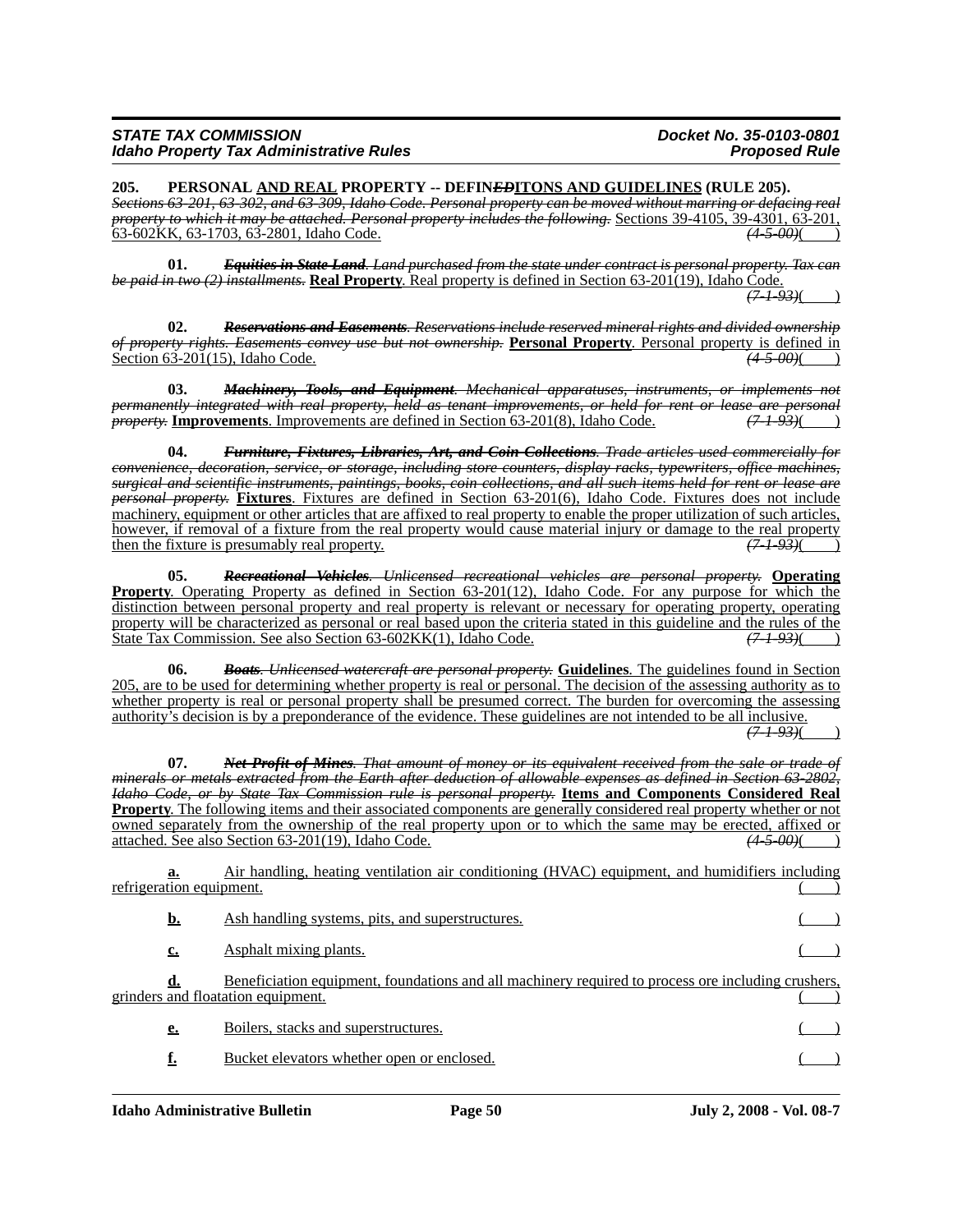|               | g.                          | Buildings and structures.                                                                                                                          |  |
|---------------|-----------------------------|----------------------------------------------------------------------------------------------------------------------------------------------------|--|
|               | <u>h.</u>                   | Bulkheads and retaining walls.                                                                                                                     |  |
|               | <u>i.</u>                   | Built-in cold storage systems.                                                                                                                     |  |
|               | Ŀ                           | Coal handling systems.                                                                                                                             |  |
|               | <u>k.</u>                   | Concrete plants.                                                                                                                                   |  |
|               | Ţ.                          | Conveyors.                                                                                                                                         |  |
|               | m.                          | Cooling towers.                                                                                                                                    |  |
| of buildings. | <u>n.</u>                   | Crane runways and systems including supporting columns or structures, whether inside or outside                                                    |  |
|               | $\Omega$ .                  | Dairy barns, milking systems, shelters, and waste systems.                                                                                         |  |
|               | <u>p.</u>                   | Dock levelers.                                                                                                                                     |  |
|               | $q_{\cdot}$                 | Drying rooms.                                                                                                                                      |  |
|               | r.                          | Dust catchers and filtration systems.                                                                                                              |  |
|               | $S_{\bullet}$               | Electric power plants (including, but not limited to, generators, lines, towers, and poles).                                                       |  |
|               | <u>t.</u>                   | Electrical substations.                                                                                                                            |  |
|               | <u>u.</u>                   | Fencing.                                                                                                                                           |  |
|               | <u>v.</u>                   | Fire walls and fire alarms.                                                                                                                        |  |
|               | <b>W.</b>                   | Floating homes as defined in Section 63-201(7), Idaho Code.                                                                                        |  |
|               | x.<br>except nursery stock. | Fruit, nut-bearing and ornamental trees or vines not of natural growth, growing upon the land,                                                     |  |
|               | $\underline{\mathbf{v}}$ .  | Gravel plants.                                                                                                                                     |  |
|               | z.                          | Greenhouses.                                                                                                                                       |  |
|               | aa.                         | Irrigation systems.                                                                                                                                |  |
|               | <u>bb.</u>                  | Kilns.                                                                                                                                             |  |
|               | cc.                         | Indoor and outdoor lighting.                                                                                                                       |  |
|               | dd.                         | Manufactured homes, as defined in Section 39-4105(8), Idaho Code, are real property for purposes<br>of the Section 63-602KK, Idaho Code exemption. |  |
|               | ee.                         | Mobile homes as defined in Section 39-4105(9), Idaho Code, are real property for purposes of the<br>Section 63-602KK, Idaho Code exemption.        |  |
|               | <u>ff.</u>                  | Modular buildings, as defined in Section 39-4301(7), Idaho Code, are real property for purposes of<br>the Section 63-602KK, Idaho Code exemption.  |  |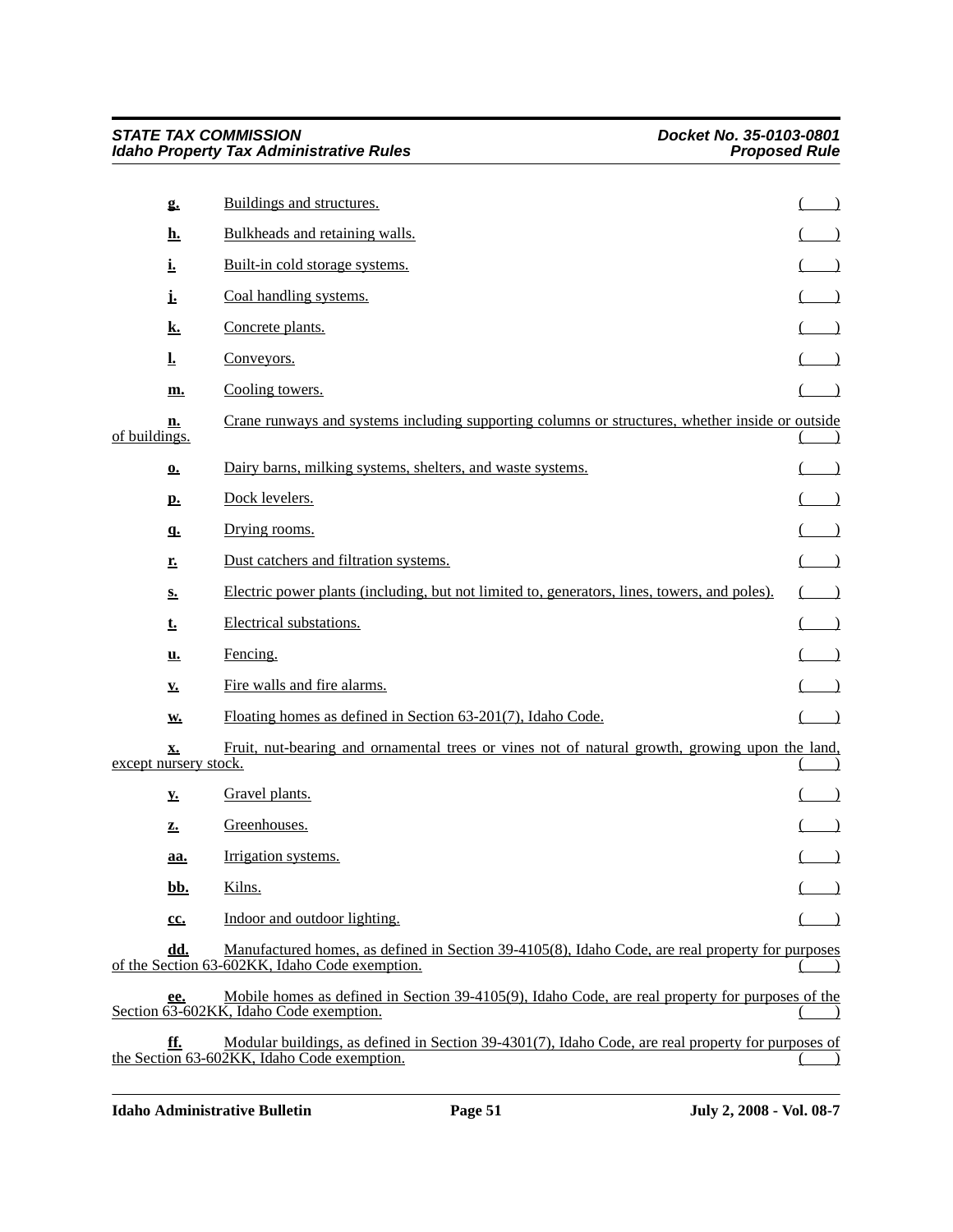| 22.                        | Bridges, roads, and tunnels.                                                                                                                                                                                                                                                                                                             |                                                                                        |
|----------------------------|------------------------------------------------------------------------------------------------------------------------------------------------------------------------------------------------------------------------------------------------------------------------------------------------------------------------------------------|----------------------------------------------------------------------------------------|
| <u>hh.</u>                 | Ovens used for processing.                                                                                                                                                                                                                                                                                                               |                                                                                        |
| <u>ii.</u>                 | Pipelines (including, but not limited to, natural gas, water, and oil pipelines).                                                                                                                                                                                                                                                        |                                                                                        |
| <u>іі.</u>                 | Process piping including foundations and bridges whether above or below ground.                                                                                                                                                                                                                                                          | $\begin{pmatrix} 1 \\ -1 \end{pmatrix}$                                                |
| <u>kk.</u>                 | Pump houses.                                                                                                                                                                                                                                                                                                                             | $($ )                                                                                  |
| <u>II.</u>                 | Railroads (including, but not limited to, railroad track and lines).                                                                                                                                                                                                                                                                     |                                                                                        |
| mm.                        | Sanitary or septic systems.                                                                                                                                                                                                                                                                                                              | $(\underline{\hspace{1cm}})$                                                           |
| <u>nn.</u>                 | Scale houses, scales, and pit.                                                                                                                                                                                                                                                                                                           | $\overline{(\qquad)}$                                                                  |
| <u>00.</u>                 | Silos and storage units and bins.                                                                                                                                                                                                                                                                                                        |                                                                                        |
| pp.                        | Signs and signboards, their bases and supports.                                                                                                                                                                                                                                                                                          | $\begin{pmatrix} \frac{1}{2} & \frac{1}{2} \\ \frac{1}{2} & \frac{1}{2} \end{pmatrix}$ |
| qq.                        | Spray Ponds and masonry reservoir systems.                                                                                                                                                                                                                                                                                               |                                                                                        |
| rr.                        | Sprinkler systems.                                                                                                                                                                                                                                                                                                                       |                                                                                        |
| SS.                        | Stone crushing plants.                                                                                                                                                                                                                                                                                                                   | $\begin{pmatrix} 1 & 1 \\ 1 & 1 \end{pmatrix}$                                         |
| <u>tt.</u>                 | Tanks.                                                                                                                                                                                                                                                                                                                                   | $($ )                                                                                  |
| uu.                        | Telecommunications (including, but not limited to, poles, towers, conduits, vaults, wire and cable).                                                                                                                                                                                                                                     |                                                                                        |
| VV.                        | Tipple structures.                                                                                                                                                                                                                                                                                                                       |                                                                                        |
| WW.                        | Utility meters.                                                                                                                                                                                                                                                                                                                          | $\begin{pmatrix} 1 \\ -1 \end{pmatrix}$                                                |
| XX.                        | Vault doors, drive-in windows, automatic tellers and night depositories.                                                                                                                                                                                                                                                                 | $\left( \begin{array}{cc} \end{array} \right)$                                         |
| yy.                        | Water piping.                                                                                                                                                                                                                                                                                                                            | $($ $)$                                                                                |
| ZZ.                        | Water ditches constructed for mining, manufacturing or irrigation purposes.                                                                                                                                                                                                                                                              | $($ $)$                                                                                |
| aaa.                       | Well pumps.                                                                                                                                                                                                                                                                                                                              | $\overline{\phantom{a}}$                                                               |
| 08.                        | Signs and Signboards. Signs and signboards, their bases and supports are personal property.<br><b>Items Considered Personal Property</b> . The following items are generally considered personal property.<br><del>(7 1 93)</del> (                                                                                                      |                                                                                        |
| a.                         | Vehicles, including, but not limited to automobiles, recreational vehicles, watercraft, aircraft,<br>tractors, trailers and other mobile equipment, whether licensed or not.                                                                                                                                                             |                                                                                        |
| <u>b.</u>                  | Furniture, libraries, art, coin collections, and trade articles used commercially for convenience,<br>decoration, service, or storage, including store counters, display racks, typewriters, office machines, surgical and<br>scientific instruments, paintings, books, and all such items held for rent or lease are personal property. |                                                                                        |
| $\underline{\mathbf{c}}$ . | Inventory of spare parts and supplies.                                                                                                                                                                                                                                                                                                   |                                                                                        |